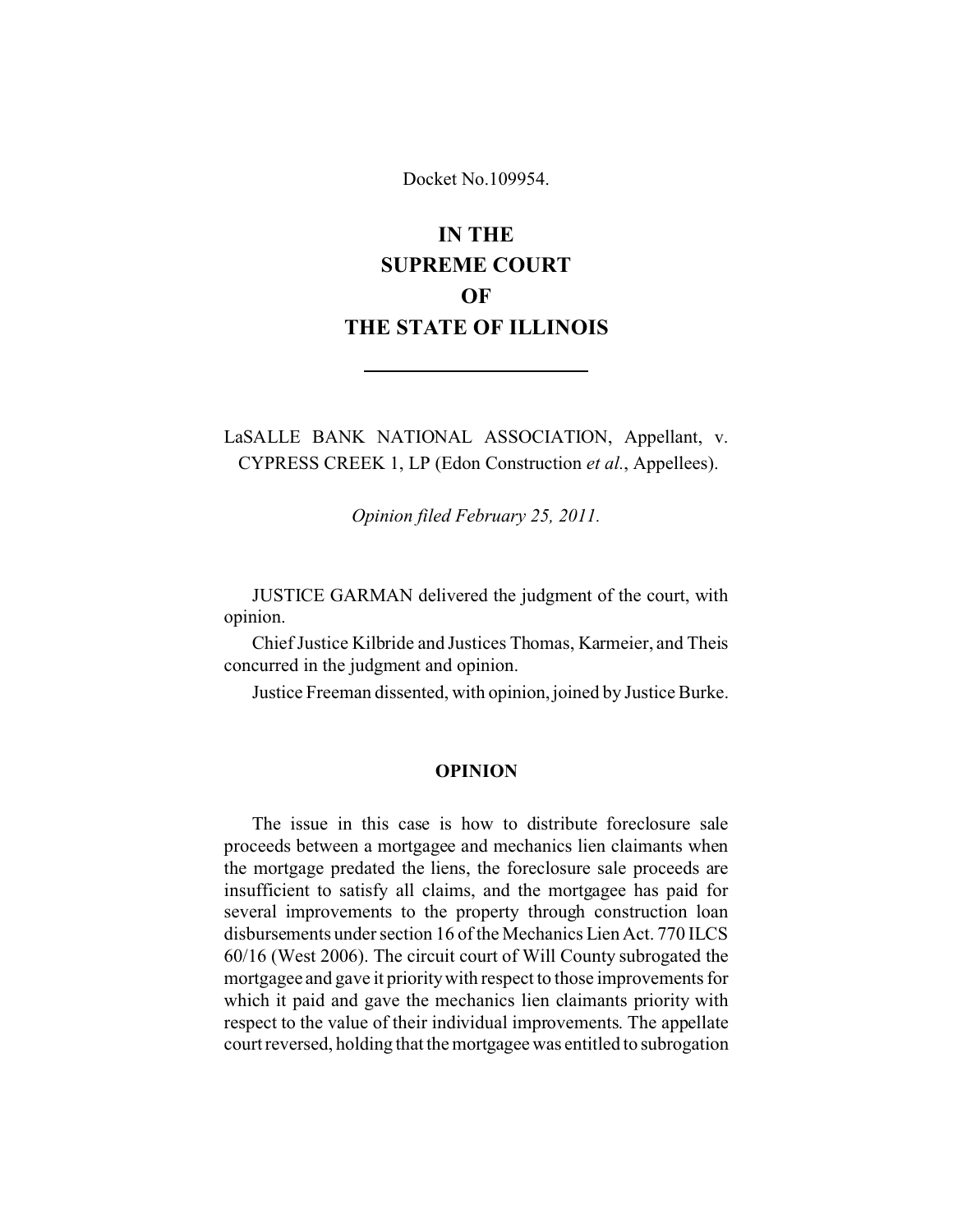for payment of perfected mechanics liens, but that the value of those improvements paid for by the mortgagee where no lien was filed and perfected was to be first applied to the satisfaction of the mechanics liens. 398 Ill. App. 3d 592, 600. For the following reasons, we reverse the appellate court on this point and hold that the value of the foreclosed propertythat is attributable to those improvements paid for by the mortgagee should be applied first toward the satisfaction of the mortgage.

### BACKGROUND

LaSalle Bank loaned \$8,018,151 to Cypress Creek, LLP, for the development of 13.79 acres of land in Bollingbrook, Illinois, into senior apartments. The loan was secured by a mortgage and security agreement, which were recorded on June 13, 2003. Construction began on the development and Cypress hired appellees, Eagle Concrete and Edon Construction, to perform work on the development. LaSalle funded a total of eight construction draws before June 2005, when it determined that there was no longer enough money in the trust to complete the project. In July 2005, LaSalle filed to foreclose on the mortgage. The following November, Eagle and Edon recorded mechanics liens for \$63,478 and \$285,825.80, respectively.

In April 2006, a judgment of foreclosure and sale was entered against Cypress. The trial court found that the balance due on the mortgage totaled \$8,621,110. The order of judgment was subsequently amended to reflect payment of \$5,577,540, leaving an amount due on the mortgage of \$3,043,570. LaSalle bought the property at a sheriff's sale in May 2006 for \$1.3 million. Edon and Eagle filed to foreclose their mechanics liens and their actions were consolidated with the mortgage foreclosure proceeding.

In September 2007, a trial was held to determine the priority of lienholders and to distribute the proceeds of the sheriff's sale. At trial, Edon, Eagle, and three other mechanics lien claimants argued for priority of their liens over the mortgage. The court heard testimony that, through the loan disbursements, LaSalle paid \$99,917 in engineering costs, \$2,842.50 for environmental reports, and \$8,538 for utilities. LaSalle also paid \$30,000 to Basic Development in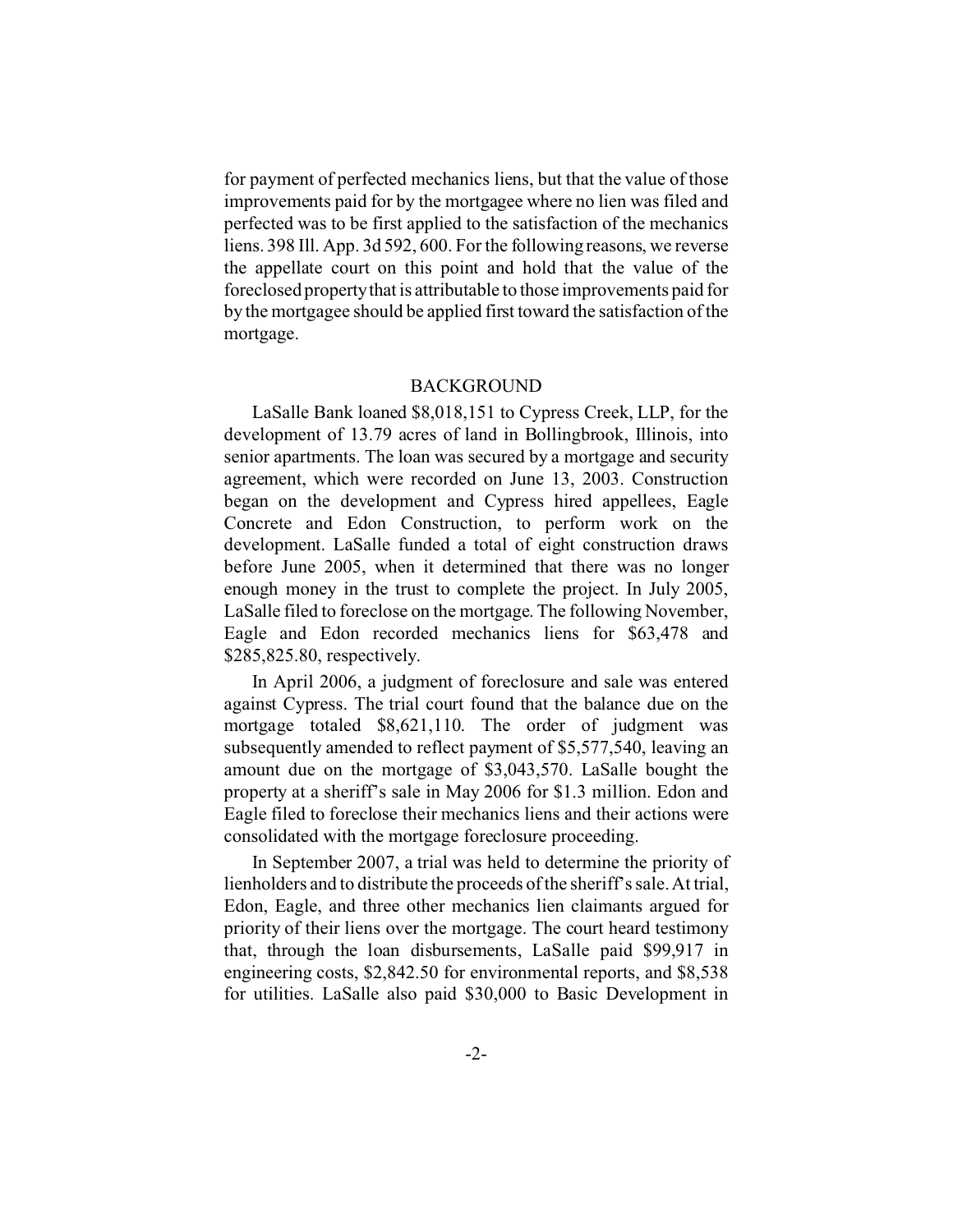satisfaction of their lien, which predated the mortgage by one month. In an order dated October 30, 2007, the court found that the value of the land before any improvements were made was \$1,360,000, or 40% of the total value of the property, and that the value of enhancements, including those paid for by LaSalle, totaled \$2,068,699, or 60% of the total value. Based on these findings, the court determined that 40% of the proceeds of the sheriff's sale should go to the mortgagee in satisfaction of the mortgage and the remaining 60% should be divided among those who had improved the land. The court conducted a proportionality analysis and allocated sale proceeds according to the following table:

> Expense of sale: \$1,542 Receiver's fees and expenses: \$746,244

Remaining proceeds (\$552,214): Value attributable to land: \$215,100 Value attributable to all improvements: \$331,328.40

The court applied the \$215,100 attributable to the land toward the satisfaction of the mortgage and subrogated LaSalle Bank to the amounts it paid for construction costs, engineering costs, environmental reports, and utilities, as well as the amount it paid toward the satisfaction of Basic Development's perfected lien. It then found the proportion of the total value of the improvements to which each party was entitled by dividing the value of each party's improvements by the total value of the improvements, \$2,068,699. The court concluded that Eagle's lien for \$63,478 accounted for approximately 3% of the value of the improvements and Edon's lien for \$285,827 accounted for approximately 15%. LaSalle was entitled to credit for 76% of the value of the improvements, and the three other lienholders, with liens amounting to a total of \$131,629, were credited with a total of 5.8% of the improvements. The court therefore awarded \$50,000 and \$7,300 to Edon and Eagle, respectively. LaSalle was subrogated to \$256,514 for the improvements it funded and the remaining lienholders were awarded a total of \$20,300. In total, LaSalle was awarded \$471,614, with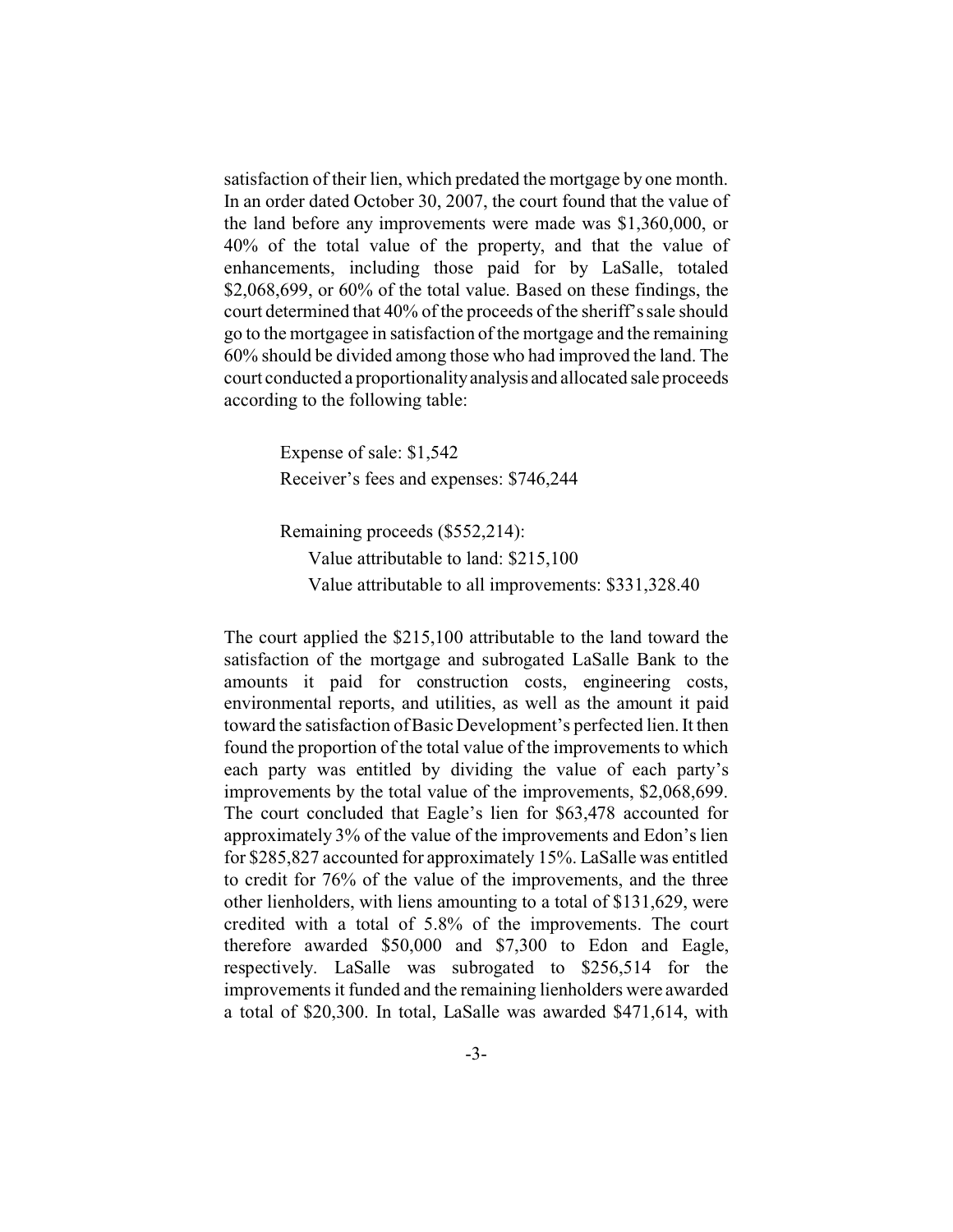\$215,100 attributable to the value of the land before any improvements were made and \$256,614 attributable to those improvements it funded. Edon and Eagle filed motions for modification of judgment, which were denied in January 2008.

Edon appealed the allocation of sale proceeds and Eagle joined the appeal. Edon and Eagle first argued that the mechanics lien claimants have full priority over a mortgagee under section 16 of the Mechanics Lien Act and that, therefore, the trial court should have satisfied their liens in total before disbursing any funds to LaSalle as mortgagee. 398 Ill. App. 3d at 596. They also argued that the trial court erred in subrogating LaSalle to the status of a mechanics lien claimant for amounts it paid for lienable work. *Id*. at 596-97. LaSalle cross-appealed the trial court's denial of its request for attorney fees. *Id*. at 594. The appellate court, with majority, concurring, and dissenting opinions, affirmed LaSalle's priority as mortgagee to those foreclosure sale proceeds attributable to unimproved land *(id*. at 598), but reversed the trial court's subrogation ruling, holding that LaSalle was only entitled to be subrogated to the extent that it paid perfected mechanics liens (*id*. at 600). The court therefore ordered that the remaining construction and development costs to which the trial court subrogated the bank be allocated proportionally between the mechanics lien claimants. *Id*. The appellate court also reversed the trial court's denial of LaSalle's request for attorney fees. *Id*. at 601.

LaSalle filed a petition for rehearing on the subrogation ruling and the application of that ruling to the three lien claimants which had not appealed the trial court's decision. The petition was granted and, on January 15, 2010, the appellate court filed its second opinion with majority, concurring, and dissenting opinions. The court retained its ruling on the subrogation issue, but ordered that the value attributable to the improvements paid with loan disbursements be allocated proportionally only between the two appellants, Edon and Eagle.

This court granted LaSalle's petition for leave to appeal. Ill. S. Ct. R. 315 (eff. Feb. 26, 2010).

## ANALYSIS

The issue before this court concerns the apportionment of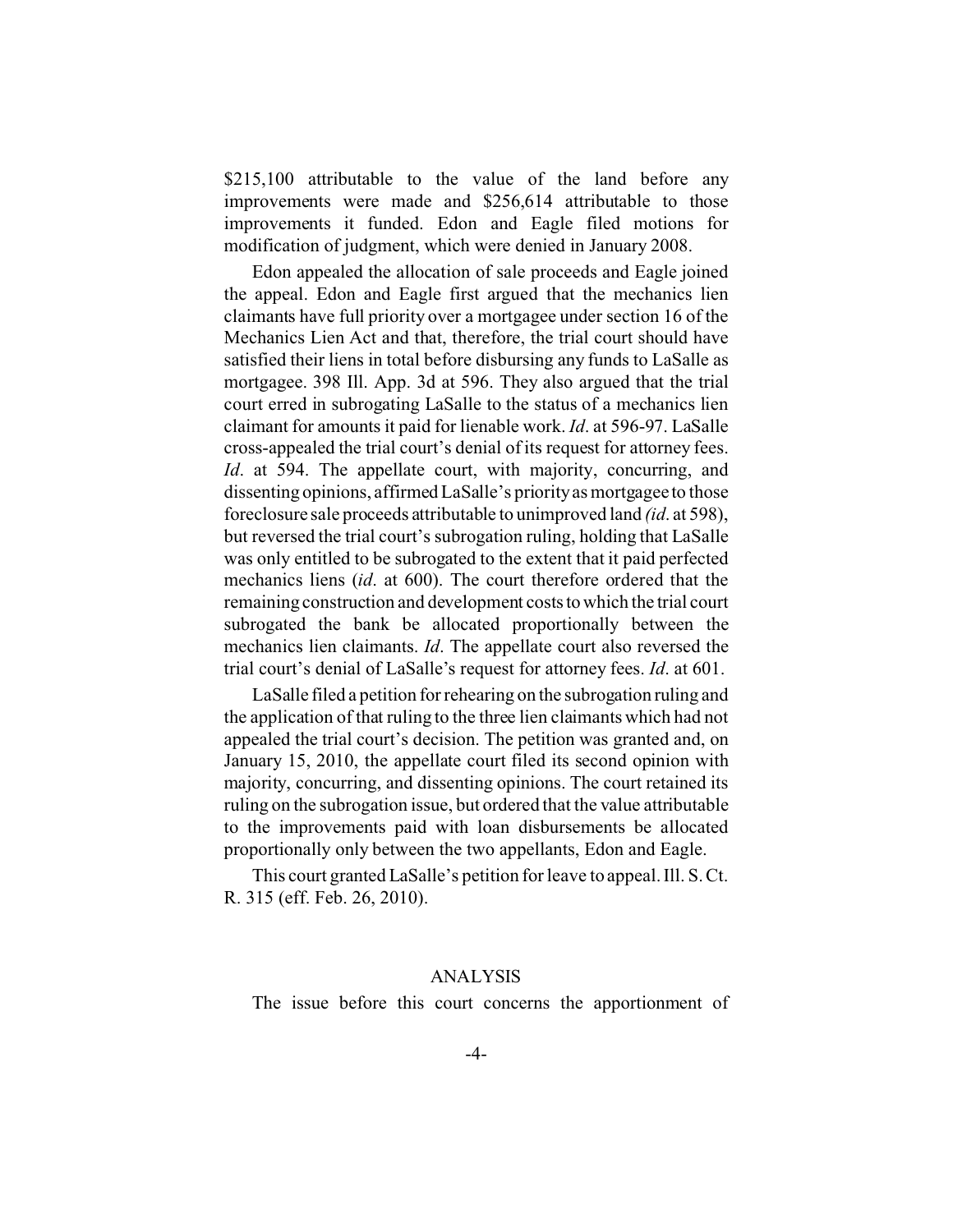foreclosure sale proceeds as between a mortgagee and mechanics lien claimants when the proceeds are insufficient to satisfy the mortgage and the mechanics liens. Apportionment is governed in this situation by section 16 of the Mechanics Lien Act (770 ILCS 60/16 (West 2006)). Questions of statutory construction are questions of law and reviewed *de novo*. *People v. Perry*, 224 Ill. 2d 312, 324 (2007).

In matters of statutory construction, we endeavorto "ascertain and give effect to legislative intent." *Id*. at 323. We first must look to the plain language of the statute as the best indicator of legislative intent, considering the statute in its entirety. *Id*. Where the language is clear and unambiguous, we will apply it as written. *Id*. Only where the language is ambiguous do we resort to extrinsic aids to determine legislative intent. *Id*. at 323-24.

### Plain Language

The Mechanics Lien Act affords some protection to contractors who contribute labor or materials to a construction project or who provide services such as an architect or engineer by giving them a lien on the subject property. 770 ILCS 60/1 (West 2006). The Act modifies the common law first-in-time, first-in-right rule (see 27A Ill. L. and Prac. *Mortgages* §50 (2003)) by affording lienholders partial priority over pre-existing mortgages when the proceeds of a foreclosure sale are insufficient to satisfy all claims:

> "No incumbrance upon land, created before or after the making of the contract under the provisions of this act, shall operate upon the building erected, or materials furnished until a lien in favor of the persons having done work or furnished material shall have been satisfied, and upon questions arising between incumbrancers and lien creditors, all previous incumbrances shall be preferred to the extent of the value of the land at the time of making of the contract, and the lien creditor shall be preferred to the value of the improvements erected on said premises, and the court shall ascertain by jury or otherwise, as the case may require, what proportion of the proceeds of any sale shall be paid to the several parties in interest. All incumbrances,whether by mortgage, judgment or otherwise, charged and shown to be fraudulent, in respect to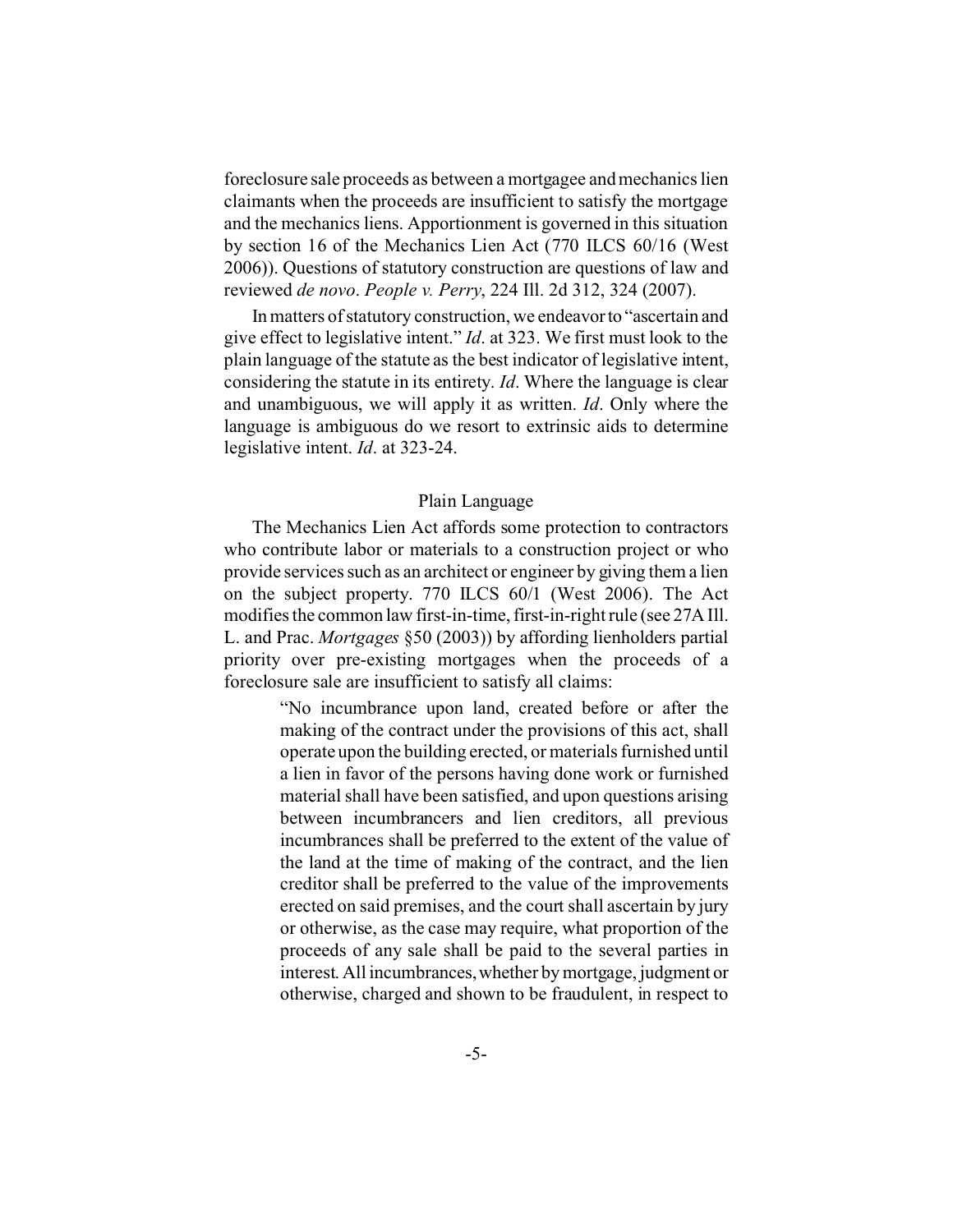creditors, may be set aside by the court, and the premises freed and discharged from such fraudulent incumbrance." 770 ILCS 60/16 (West 2006).

Historically, this provision has been interpreted by the appellate court to give each mechanics lien claimant priority only to the extent of the increased value of the property due to *that claimant's* improvements on the property. See, *e.g.*, *Commercial Mortgage & Finance Co. v. Woodcock Construction Co.*, 51 Ill. App. 2d 61, 64-65 (2d Dist. 1964); *Moulding-Brownell Corp. v. E.C. Delfosse Construction Co.*, 304 Ill. App. 491, 500 (1st Dist. 1940). Edon and Eagle urge us to adopt the Third District's decision in this case and hold that section 16 of the Mechanics Lien Act entitles mechanics lien claimants to be preferred to the added value of *all* lienable improvements on the land made subsequent to the time the mortgage was entered into. The mortgagee, then, would be entitled to priority only with respect to the value of the land at the time the mortgage was contracted and, through subrogation, to the value of any improvements made by perfected lienholders paid by the mortgagee.

With respect to priority determinations, section 16 directs that

"upon questions arising between incumbrancers and lien creditors, all previous incumbrances shall be preferred to the extent of the value of the land at the time of making of the contract, and the lien creditor shall be preferred to the value of the improvements erected on said premises \*\*\*." 770 ILCS 60/16 (West 2006).

Eagle argues that, by creating two groups, lien creditors and incumbrancers, and subsequently giving the "lien creditor," singular, priority with respect to the value of "improvements," plural, that the statute unambiguously gives as few as one lien creditor preference to the value of all improvements erected on the premises after the date that the mortgage attached. We disagree.

First, "the time of making the contract" must be understood in the context of the entire statute. The language here does not refer to the date the mortgage is entered into, but rather the time when the lien creditors in question entered into their contracts with the property owner. This is evident from the beginning of the section, which refers to an encumbrance "created before or after the making of the contract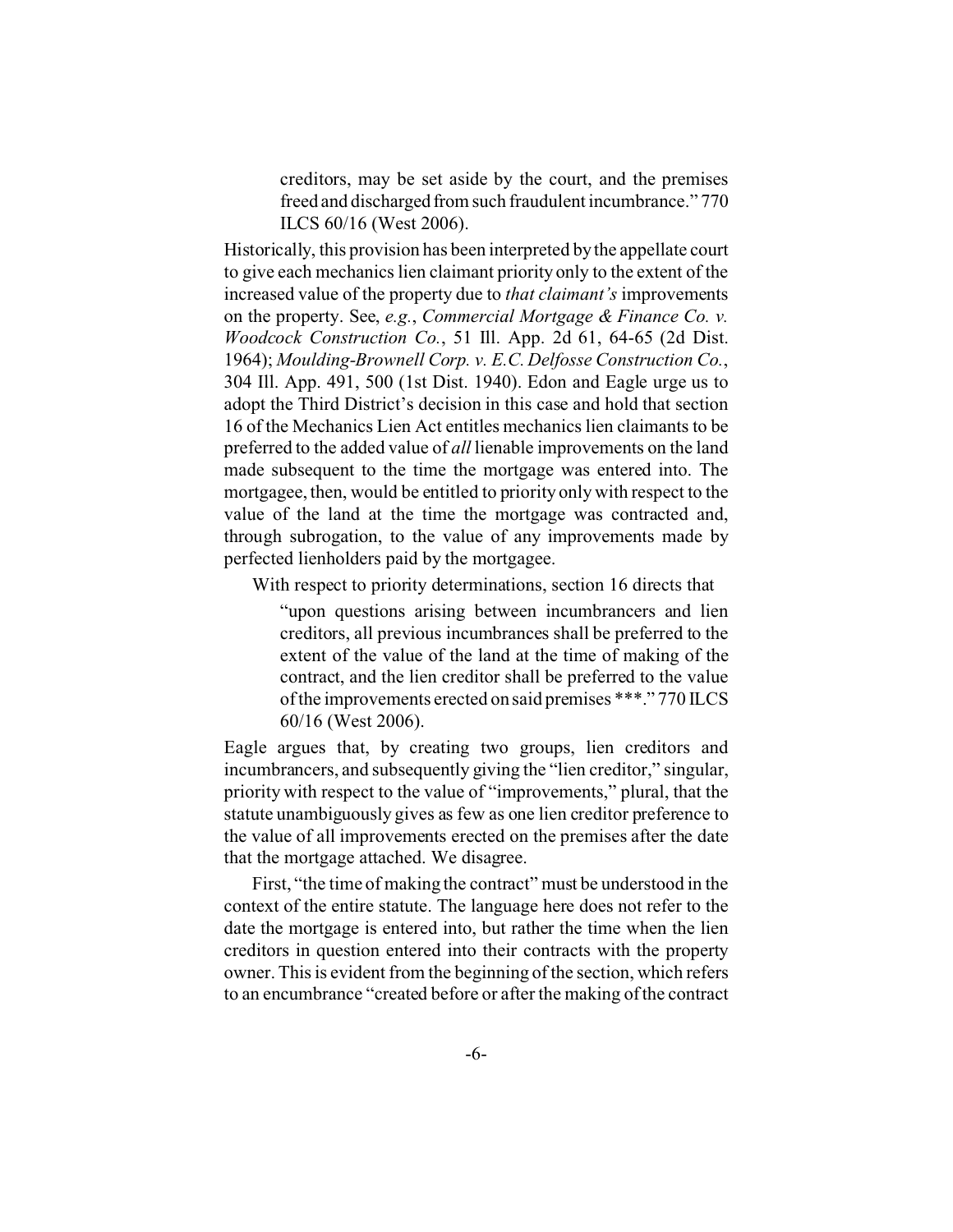under the provisions of this act," clearly referring to the contracting for the provision of lienable services and materials. 770 ILCS 60/16 (West 2006).

Further, the use of "improvements" in the plural simply acknowledges that a single lienholder could have made multiple improvements that, combined, give rise to the lien creditor's claim. The phrase "the lien creditor shall be preferred to the value of the improvements erected on said premises" must also be understood in context. Because prior incumbrancers have priority with respect to any improvements on the land which predate the lien claimant's contract, "improvements" cannot mean *all* improvements. Additionally, because the statute acknowledges the possibility of multiple lien claimants, it is only logical that each claimant would have priority with respect to his own improvements. "A statute is ambiguous if it is capable of being understood by reasonably wellinformed persons in two or more different ways." *Krohe v. City of Bloomington*, 204 Ill. 2d 392, 395-96 (2003). We find this statute clearly and unambiguously prioritizes lien creditors only to the value of their improvements and the prior incumbrancer to the value of the land at the time the contract with the lien holder was made. We note, however, that our reading today is consistent with prior case law as well as the purposes of the Act and the practicalities of construction lending.

#### The History of the Mechanics Lien Act and Prior Case Law

The current version of section 16 was enacted in 1903. 770 ILCS 60/16 (West 2006). The language at issue in this case tracks section 20 of the Liens Act of 1845 and section 17 of the Liens Act of 1874 with the exception of the clause "and the lien creditor shall be preferred to the value of the improvements erected on said premises." See *Albrecht v. Buelow*, 191 Ill. App. 481, 487 (1915); see also *Gaty v. Casey*, 15 Ill. 189, 192 (1853). In 1895, the Mechanics' Liens Act provided in section 16 that lien creditors had priority to the extent that the value of the land was "enhanced" by reason of the improvements and that where the owner has paid for labor or material, "the enhanced value thereby given shall be treated as a fund in which the mortgagee and lien-holder shall participate *pro rata*." *Albrecht*, 191 Ill. App. at 487. The Mechanics Lien Act of 1903 substantially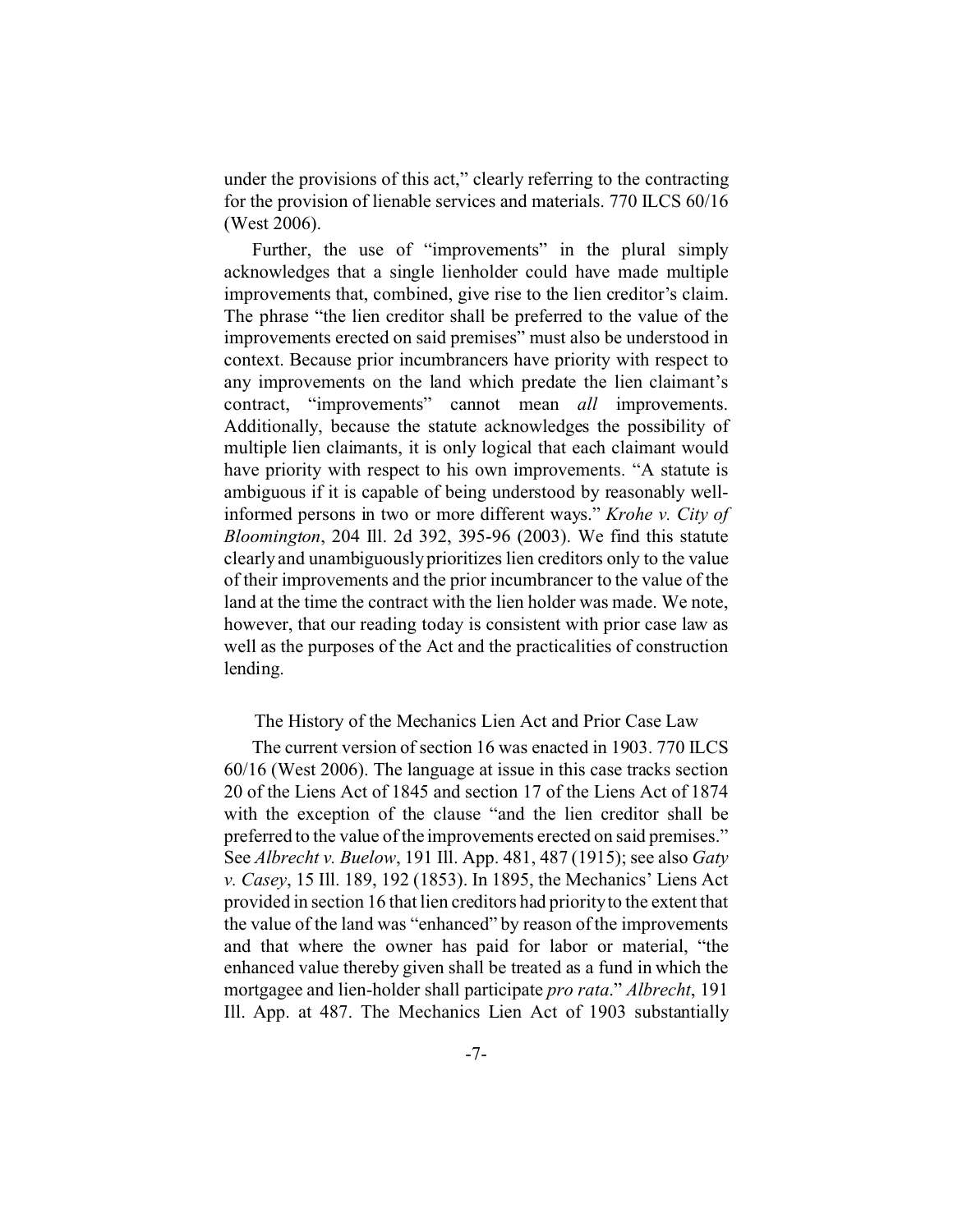reenacted the aforementioned sections of the 1845 and 1874 Acts, specifying that "the lien creditor shall be preferred to the value of the improvements." See *id.*

This court has applied the provision "upon questions arising between incumbrancers and lien creditors, all previous incumbrances shall be preferred to the extent of the value of the land at the time of making of the contract" on several occasions. With respect to section 20 of the Act of 1845, this court noted that "the statute gives the mechanics and material men liens, paramount to the trust deed, upon the improvements *made by them* upon the premises." (Emphasis added.) *Raymond v. Ewing*, 26 Ill. 329, 343 (1861); see also *Smith v. Moore*, 26 Ill. 392, 396 (1861) (noting that the prior incumbrancer "must look alone to the property as it was, *before the mechanic's or material man's lien attached*, and [the lienholder] must look to the improvement or materials" for satisfaction of their claims (emphasis added)); *Croskey v. Northwestern Manufacturing Co.*, 48 Ill. 481, 484–85 (1868) ("[trial] court should have ascertained at what time the improvements were commenced for which the materials of complainants were furnished, and should have given to the prior mortgagees a paramount lien on the property *as it stood when such improvements were commenced*, and to the complainants a paramount lien on the improvements *towards which they furnished materials*" (emphases added)<sup>1</sup>; *Howett v. Selby*, 54 Ill. 151 (1870); *Clark v. Moore*, 64 Ill. 273 (1872). The language added to this provision in 1903 merely codifies the interpretation of the courts. This was the

<sup>1</sup>Eagle argues in its brief to this court that *Croskey* "leaves no doubt about the fact that the mortgagee is preferred to the value of the land and improvements at the time of the attachment of the mortgage and that the mechanics lien claimants are preferred as to the improvements supplied thereafter." This is a misstatement of the holding in *Croskey*. While the opinion does say that "land," as used in the statute, must mean "the land with such improvements as there are upon it at the time of the execution of the mortgage," the court directed that the security of the mortgagee is protected by being "preferred to the extent of the value of the land at the time the contract is made with the mechanic or material man," and that the lien claimants are only entitled to "a paramount lien on the improvements towards which they furnished materials." *Croskey*, 48 Ill. at 483, 485. We find that, read as a whole, *Croskey* supports our reading of the statute.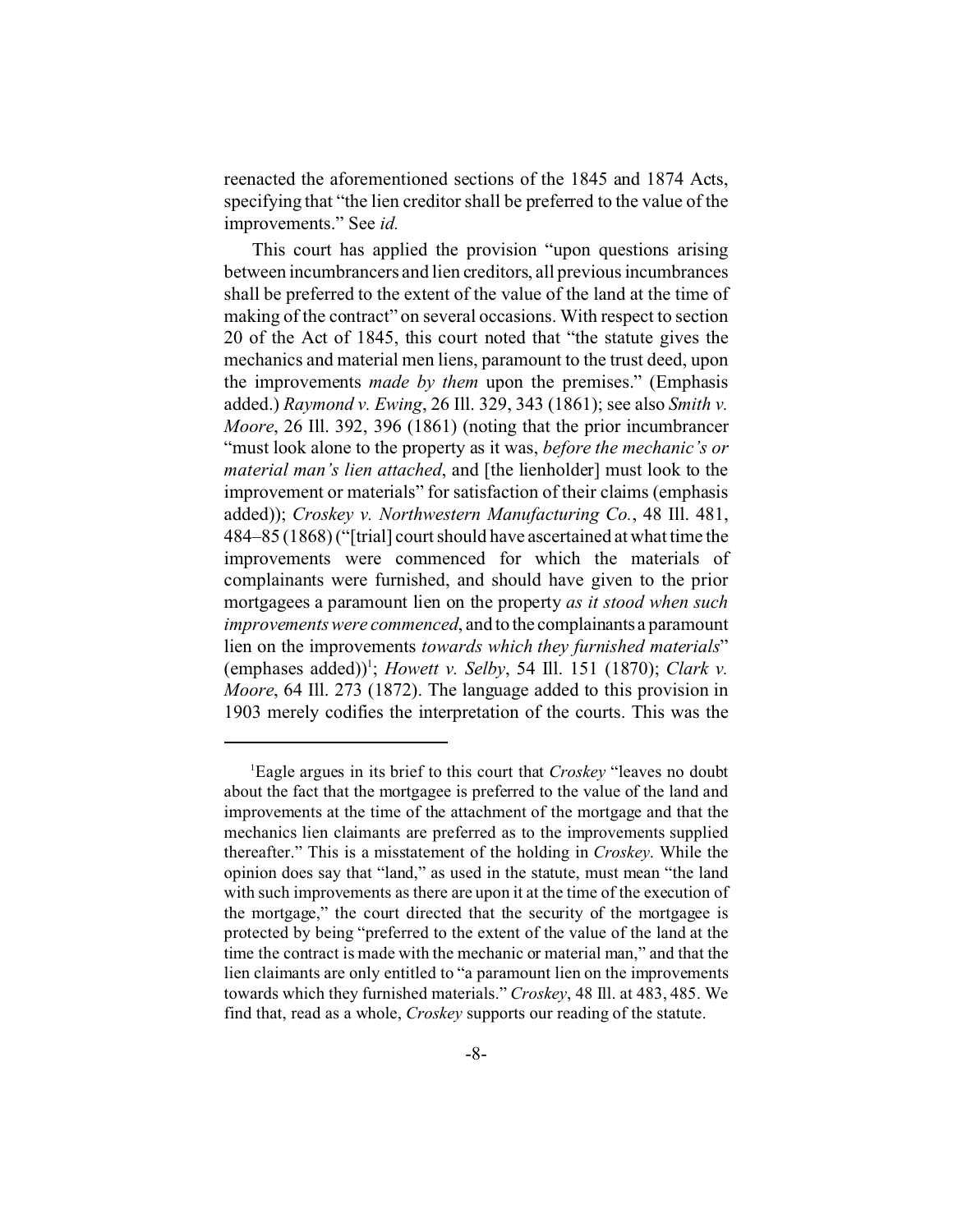conclusion of the appellate court in1915. In *Albrecht v. Buelow*, the appellate court summarized the operation of section 20 of the Act of 1845: when a mechanics lien attaches to a property previously encumbered by a mortgage, "such lien is paramount to the lien of the mortgage to the extent of the increased value of the premises by reason of the improvements or repairs." *Albrecht*, 191 Ill. App. at 490. With respect to the earlier decisions of this court, the appellate court concluded, "[i]nasmuch as section 16 of the present Act does not differ materially from section 20 of the Act of 1845, \*\*\* these rulings are applicable to the present act." *Id*. at 491.

In almost every subsequent instance, courts have found that the statute gives lienholders priority only with respect to the added value of the property attributable to those improvements forming the basis for the lien in question and gives the mortgagee priority with respect to the value of the land at the time the contract is entered into between the owner and the contractor. See, *e.g.*, *Commercial Mortgage & Finance Co. v. Woodcock Construction Co.*, 51 Ill. App. 2d 61, 64-65 (1964); *Moulding-Brownell Corp. v. E.C. Delfosse Construction Co.*, 304 Ill. App. 491, 500 (1940); see also *Fair Play Development Organization v. Sarmach*, 263 Ill. App. 593, 597 (1931) (noting that a subsequent mechanics lien was "inferior to the lien of the mortgagee to the extent of the value of the premises at the time when the mechanic's lien attached").

Eagle cites, and we have found, only one case that has held otherwise. In *Mitchell v. Robinovitz*, the appellate court affirmed an order that gave the prior mortgagees priority only with respect to the value of the vacant land and four mechanics lien claimants priority with respect to the entire improvement. *Mitchell v. Robinovitz*, 272 Ill. App. 414, 416-17, 424 (1933). The court rejected the mortgagees' arguments that, "[a]s against a prior mortgagee[,] a contractor is preferred *only* to the value of the improvements erected *by him*, and the mortgagee is preferred to the extent of the value of the land, *including in that term* the enhanced value produced by labor and materials*furnished by other contractors* who have been paid, or who have waived, released or failed within the necessary time to assert their liens." (Emphases in original.) *Id*. at 418. The *Mitchell* court, however, "fail[ed] to find evidence of the owner of the premises involved [in] making such payments." *Id*. at 423. To the extent that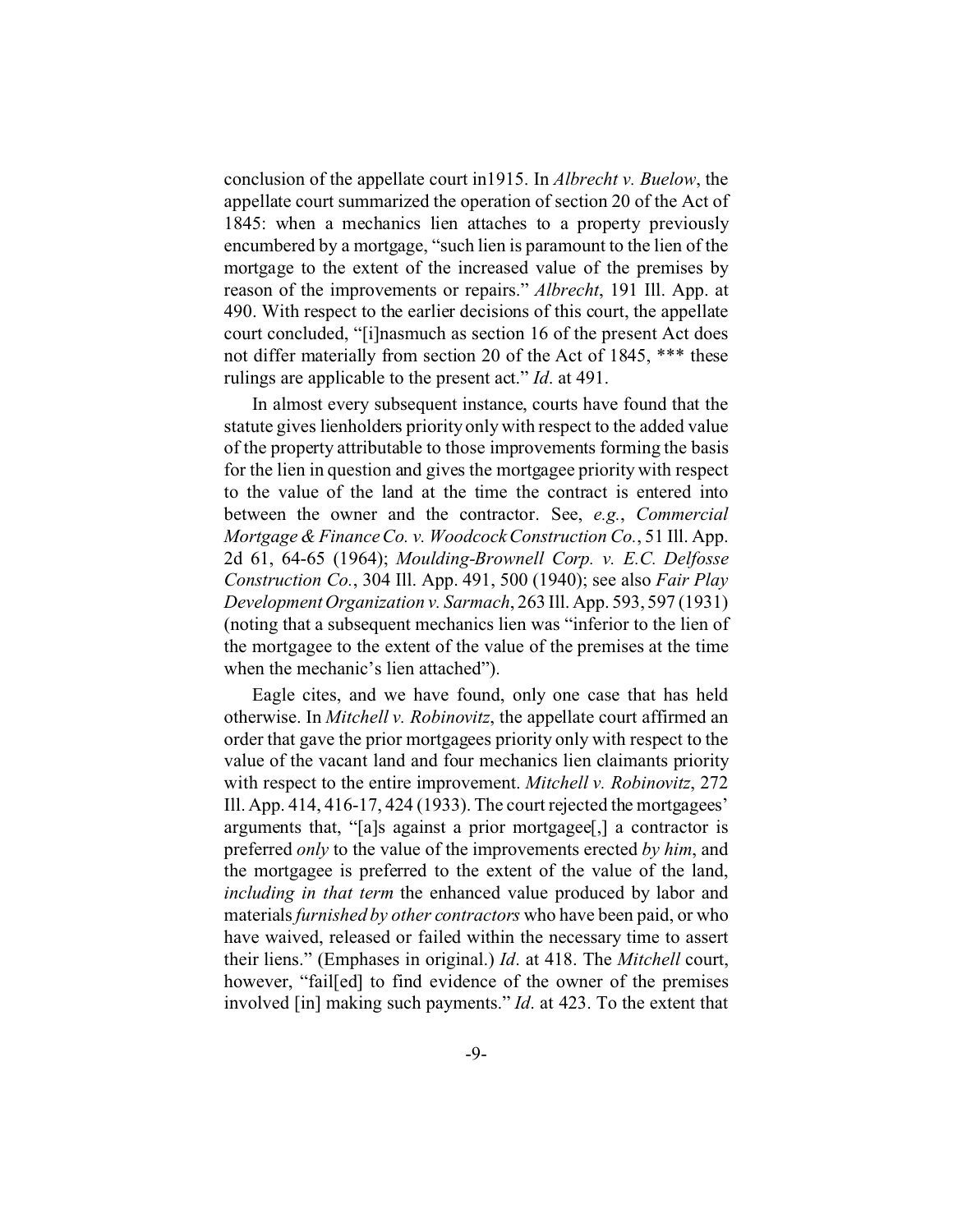*Mitchell* affords priority to lienholders for work done by other contractors and paid for either by or on behalf of the owner of the property, we find it is in error and overrule it.

The courts have thus applied this statute repeatedly and consistently since its adoption over one hundred years ago and the legislature has had ample time to contravene our understanding. This consistent judicial interpretation of the language in section 16 is considered a part of the statute until the legislature amends it contrary to that interpretation. See *People v. Woodard*, 175 Ill. 2d 435, 444 (1997) (citing *Miller v. Lockett*, 98 Ill. 2d 478 (1983)).

#### Purpose of the Act and Practical Considerations

Our reading is also consistent with both the purpose of the Act and the practicalities of construction lending. The Mechanics Lien Act aims to "protect those who in good faith furnish material or labor for construction of buildings or public improvements." *Lawn Manor Savings & Loan Ass'n v. Hukvari*, 78 Ill. App. 3d 531, 532 (1979). By giving lienholders priority only with respect to their improvements, the Act protects both the contractors and the prior encumbrancers. In its brief to the court, Edon argues that the Act is predicated on the theory "that an owner should pay for the benefit derived from the labor and materials provided by a contractor" by providing "an equitable balance of the rights of owners, lenders and contractors." We find that this is accomplished by prioritizing lien claimants to the value of their improvements, instead of the value of all improvements. Were the lien claimants to be preferred to the value of all improvements, the lien claimants would be unjustly enriched, to the detriment of an owner or mortgagee who funded improvements other than those that form the basis for the liens. This would discourage lenders from lending more than the property is worth at the time the mortgage is issued, hindering developers' access to financing.

Further, LaSalle argues that if, as under the appellate court's decision, the only way a mortgagee could get "credit" for the value of improvements it has funded is to be subrogated to a valid, perfected mechanics lien, lenders would have every reason to require contractors to file mechanics liens and to then evaluate their validity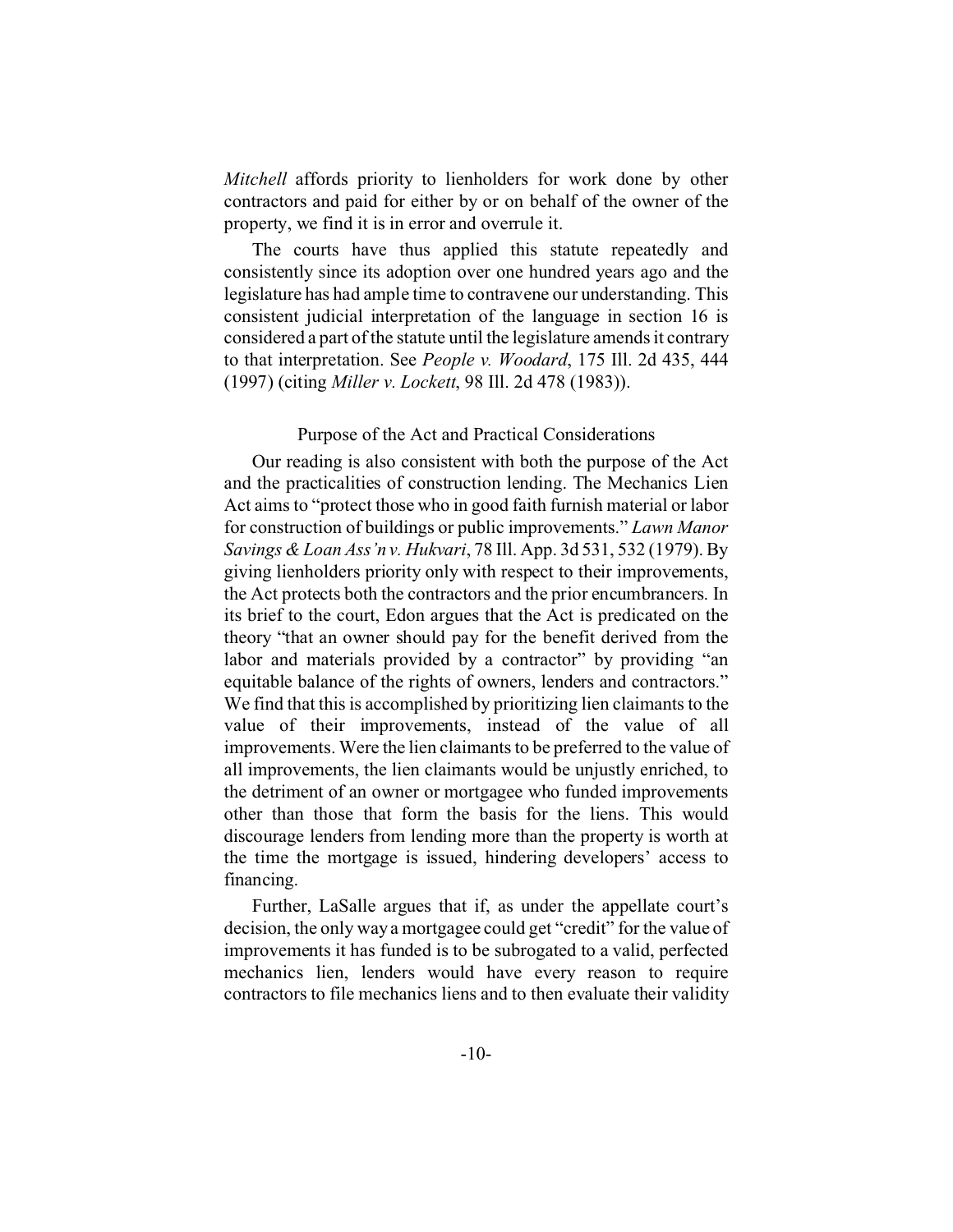before paying the contractor for work done on the property. This would significantly increase the paperwork and the cost of financing any construction project. If every contractor had to file a lien before getting paid, this would also defeat one of the purposes of the recording requirement in the Act. Eagle notes that the notice and filing provisions give third parties "notice of the existence, nature and character of lien claims," and allow them to gauge the enforceability of such claims. Eagle argues that these filings are important to contractors to give them an opportunity to review the public record and determine whether a project is "in trouble" based on the liens filed against a property. However, if a mortgagee were only entitled to be preferred to the value of the land at the time the mortgage was contracted into and not to any of the improvements the mortgagee has funded unless it is subrogated to a perfected mechanics lien, there would be multiple mechanics liens on every project, whether or not the project was "in trouble" and this signaling function of the recorded liens would be lost.

For the foregoing reasons, we hold that section 16 of the Mechanics Lien Act gives mechanics lien claimants priorityonlywith respect to the value of the property attributable to those improvements for which they furnished material or services. To the extent that the appellate court gave the lienholders priority with respect to all improvements made subsequent to the mortgage, we find that this was in error.

## Priority As to the Value of Paid-For Improvements

We turn now to one remaining question: if the mortgagee is preferred to the value of the land at the time the owner contracts with the lien claimants, and the lien claimants are preferred only to the value of those improvements that form the basis of their liens, what becomes of any value attributable to those improvements that have been made by contractors after the contracts in question were entered into but who were paid for their work and therefore never filed liens? In *Clark v. Moore*, 64 Ill. 273 (1872), this court addressed the apportionment of proceeds as between mortgagees and mechanics lien claimants when the foreclosure sale proceeds were insufficient to satisfy both claims. In that case, the trial court found that, before any improvements were made, the property was worth \$3,500, the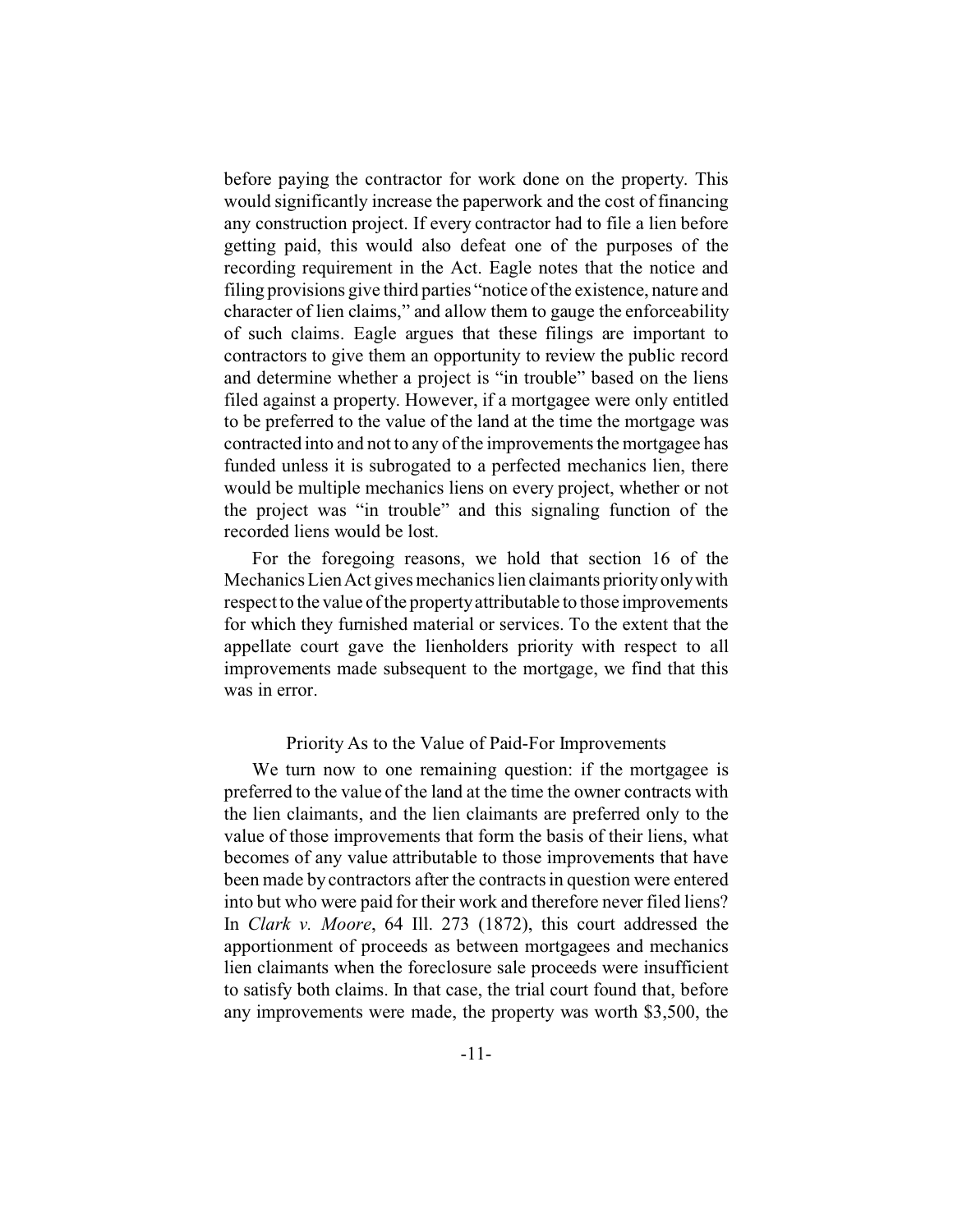lienholders contributed \$14,000 in improvements, and the owner of the property paid \$9,000 to other contractors for improvements to the property. *Id*. at 282. The parties disputed whether the mortgage or the mechanics liens had priority with respect to the enhanced value paid for by the owner. *Id*. This court held:

> "[W]here, as in this case, there is a large proportion of the enhanced value of the property produced by the owner paying for labor and material furnished by others than the parties to the suit, \*\*\* the enhanced value produced by the payment of money by the owner, whilst the work was progressing, should be applied to the satisfaction of the mortgages on the property; and if any portion of the fund thus created shall remain, to be applied to the satisfaction of the liens for labor and materials. It has always been recognized the true rule to hold all improvements placed by the mortgagor on the premises as being embraced in and subject to the mortgage. We can not suppose that they were intended, when made, to be for the benefit of other lien holders." *Id*. at 282-83.

Rejecting interpretations that would give lienholders priority to or would give mortgagees and lienholders *pro rata* shares in the value attributable to these improvements, the *Clark* court further reasoned that the lienholders "have their lien on the enhanced value they have given to the property, but have advanced neither money nor materials for which the owner has paid; and the subsequent mortgages may have been given to secure the very money paid by the owner for the labor and materials." *Id*. at 283. Though the Mechanics' Liens Act of 1895 provided that when the owner paid for such improvements, "the enhanced value thereby given shall be treated as a fund in which the mortgagee and lienholder shall participate *pro rata*," in 1903 the legislature substantially reenacted the earlier language that *Clark* interpreted. See *Albrecht*, 191 Ill. App. at 491.

The logic of the *Clark* decision applies equally to this case, and we see no reason to depart from it. In this case, the trial court found that LaSalle paid \$1,587,765 in lienable expenses<sup>2</sup> over the eight

<sup>&</sup>lt;sup>2</sup>In its brief to this court, Eagle questions the lienability of some of the expenses LaSalle was subrogated to by the trial court. Neither Eagle nor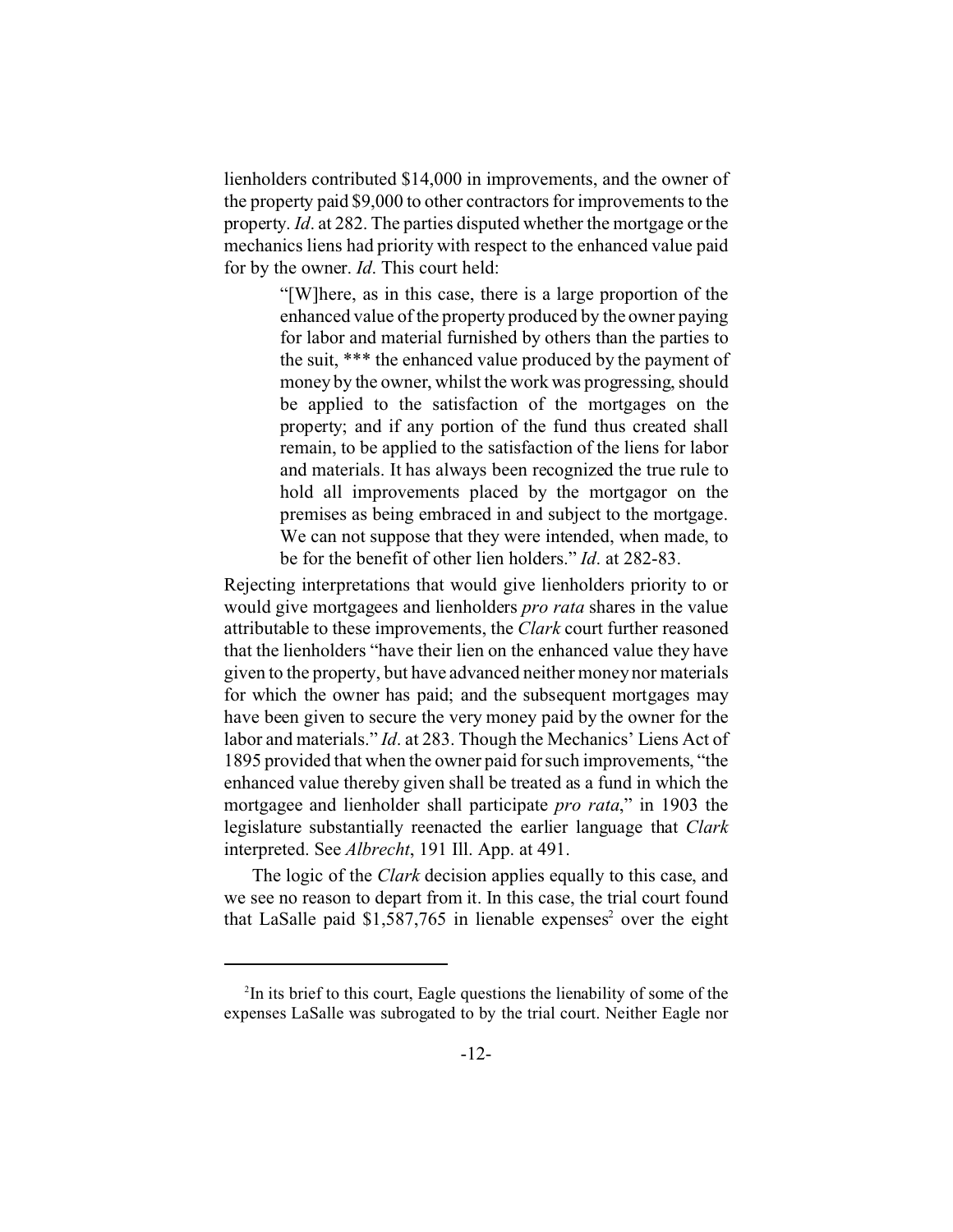draws funded from Cypress's construction loan. The value of these improvements was thus paid by the owner or, at a minimum, on the owner's behalf. We fail to find a meaningful distinction between an owner paying the contractor from his bank account with presumably borrowed funds (given that all owners have a preexisting mortgage on the property when this statutory provision is in question) and authorizing the mortgagee to pay the contractor directly through a draw on the loan. In either case, the payments were presumably not made for the benefit of other lienholders. We find that neither Edon nor Eagle has made a compelling case for treating the payments made by LaSalle as anything other than payments made by the owner and applying that portion of the enhanced value of the property to the satisfaction of the mortgage held by LaSalle.

Eagle argues that because "in 1845, \*\*\* a contractor who provided labor or material became a perfected lien claimant as soon as it provided services or material," *Clark* "in essence held that a mortgagee or owner should get the benefit of payments made to perfected mechanics lien claimants who, at that time, was anyone who had provided labor or materials." Even if we presume this to be the case, the *Clark* court nowhere relied on principles of subrogation or the idea that the contractors paid by the owner in that case were perfected lien creditors. Instead, the court appeared to recognize that improvements paid for by the owner to property subject to a mortgage would presumably be paid for out of the proceeds of the mortgage, and therefore it is the mortgagee, not the lienholders, that should take priority with respect to the added value attributable to those improvements.*Clark*, 64 Ill. at 83 (noting that "subsequent mortgages may have been given to secure the very money paid by the owner for the labor and materials").

## Subrogation

In distributing the proceeds of the foreclosure sale, the trial court conducted a proportionality assessment. Two methods have been used

Edon contested the lienability of these expenses at trial nor in the appellate court. This issue is, therefore, forfeited. *E&E Hauling, Inc. v. Pollution Control Board*, 107 Ill. 2d 33, 38 (1985).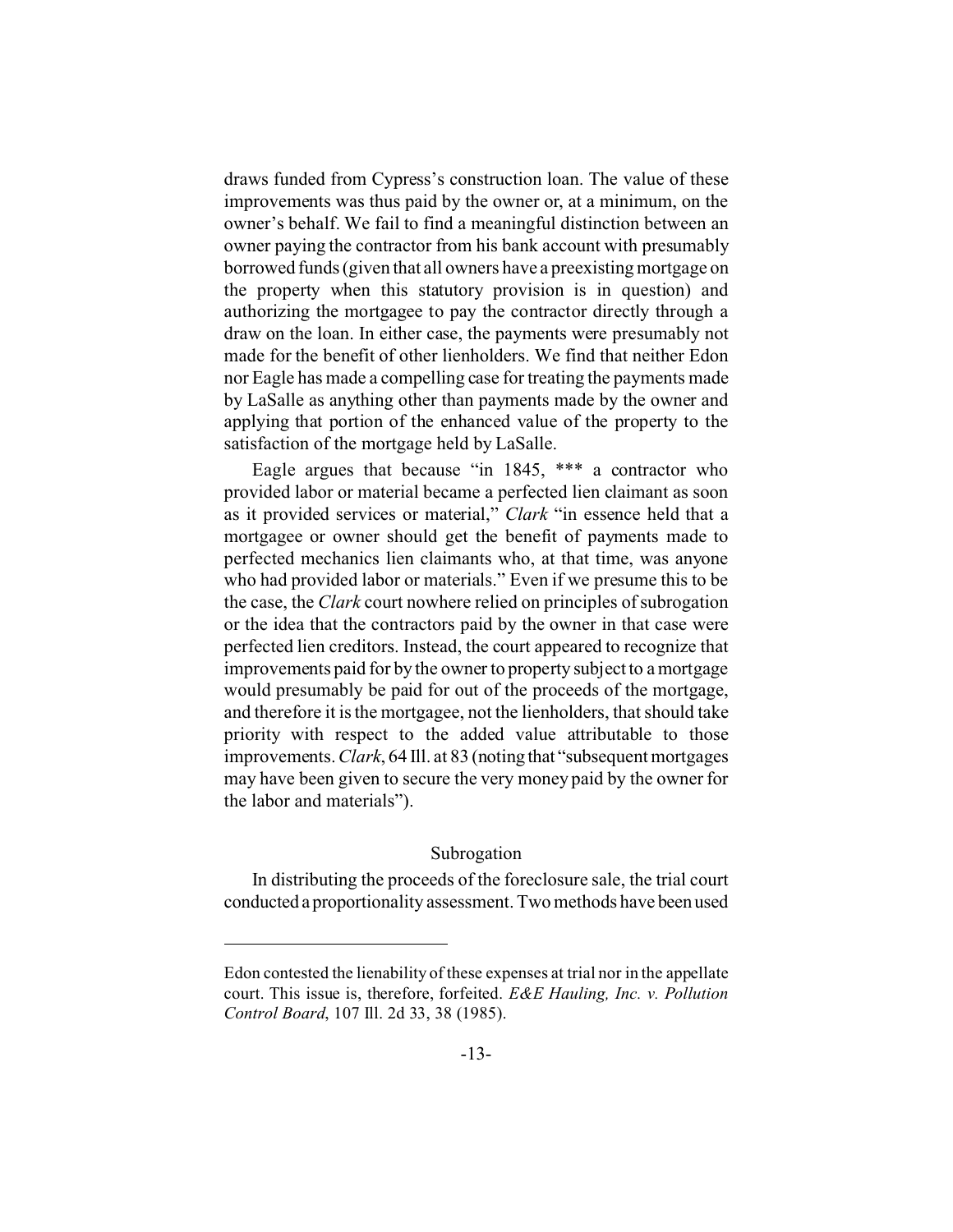by courts to determine the value of a mechanics lien–the market value approach and the contract approach. The trial court determined that, because the improvements are not complete, it is difficult if not impossible to determine their market value, and thus employed the contract approach, valuing each mechanics lien at the contract price agreed upon by the owner and the mechanics lien claimant. None of the parties have argued that this was in error.

The trial court determined that the land, prior to the start of construction, was worth \$1,360,000. It then determined that the value of all improvements made on the land (including those paid for through draws on the construction loan), valued at their contract price, amounted to \$2,068,699. The trial court held that LaSalle was entitled to be subrogated to the extent it paid construction costs, engineering costs, environmental reports, utilities, and the lien of Basic Development, which predated the mortgage.

Our analysis above makes subrogation unnecessary in a case like this, with the exception of the payment of Basic Development's lien. Because the trial court used the contract method of determining the value of the mechanics lien claimants' improvements to the property, it was correct to apply the same method to value all other lienable improvements–those paid for by the eight draws made on LaSalle's loan to Cypress. The value of these improvements, paid for with mortgage proceeds, should thus go toward the satisfaction of the mortgage without a question of subrogation arising.

The end result, however, is the same. By subrogating LaSalle to the value of the improvements, the trial court conducted the same type of analysis as would be required if it had valued those improvements that formed the basis for the mechanics liens and then valued the rest of the land and given LaSalle credit in a proportionality determination for the latter.

We note that LaSalle paid \$30,202 to Basic Development for a lien that predated the mortgage. The parties do not dispute that LaSalle was properly subrogated to this claim. See *Detroit Steel Products Co. v. Hudes*, 17 Ill. App. 2d 514 (1958). They have not presented any arguments regarding the priority this claim should take with respect to the claims arising out of the mortgage or the subsequent mechanic's liens, and therefore, we take no position with regard to this issue.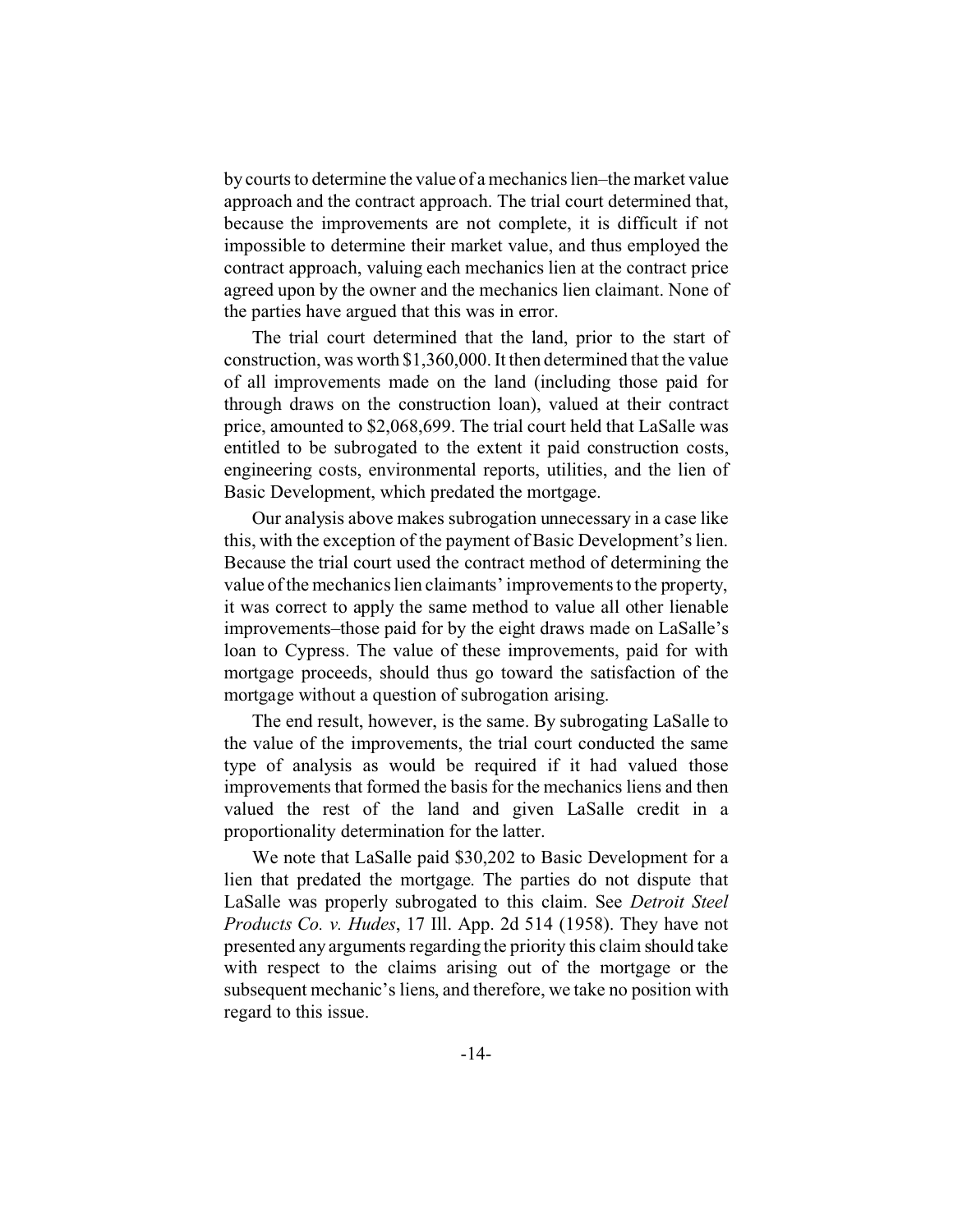## **CONCLUSION**

For the reasons discussed above, we hold that, in a proportionality determination under section 16 of the Mechanics Lien Act, the value of the property attributable to improvements paid for with proceeds of a mortgage and construction loan should be attributed toward the satisfaction of the mortgage. We therefore find that the appellate court erred when it reversed the trial court's distribution of proceeds. Accordingly, we reverse the judgment of the appellate court on this point and remand to the trial court for further proceedings consistent with this opinion. Because Edon and Eagle have not appealed the appellate court's award of LaSalle's attorney fees (398 Ill. App. 3d at 601), we affirm the appellate court on that point. We additionally overrule *Mitchell v. Robinovitz*, 272 Ill. App. 414 (1933), to the extent that it is inconsistent with this opinion.

Appellate court judgment affirmed in part and reversed in part; cause remanded.

## JUSTICE FREEMAN, dissenting:

I believe today's opinion incorrectly construes section 16 of the Mechanics Lien Act. I therefore respectfully dissent.

#### Background

None of the relevant facts are disputed in this appeal. In 2003, LaSalle National Bank Association lent Cypress Creek 1, L.P., a development group, \$8,018,151 for construction of a housing development. The note was secured by a mortgage and security agreement, recorded in June 2003. This represents the only loan made by LaSalle to Cypress.

Subsequently, Cypress entered into agreements with various contractors to build the development. Importantly, *after the loan from LaSalle was in default*, LaSalle continued to advance Cypress \$1,557,563 from the loan proceeds. Cypress used this money to pay contractors for construction work performed at the development site. Eagle Concrete, however, was not paid for the concrete work it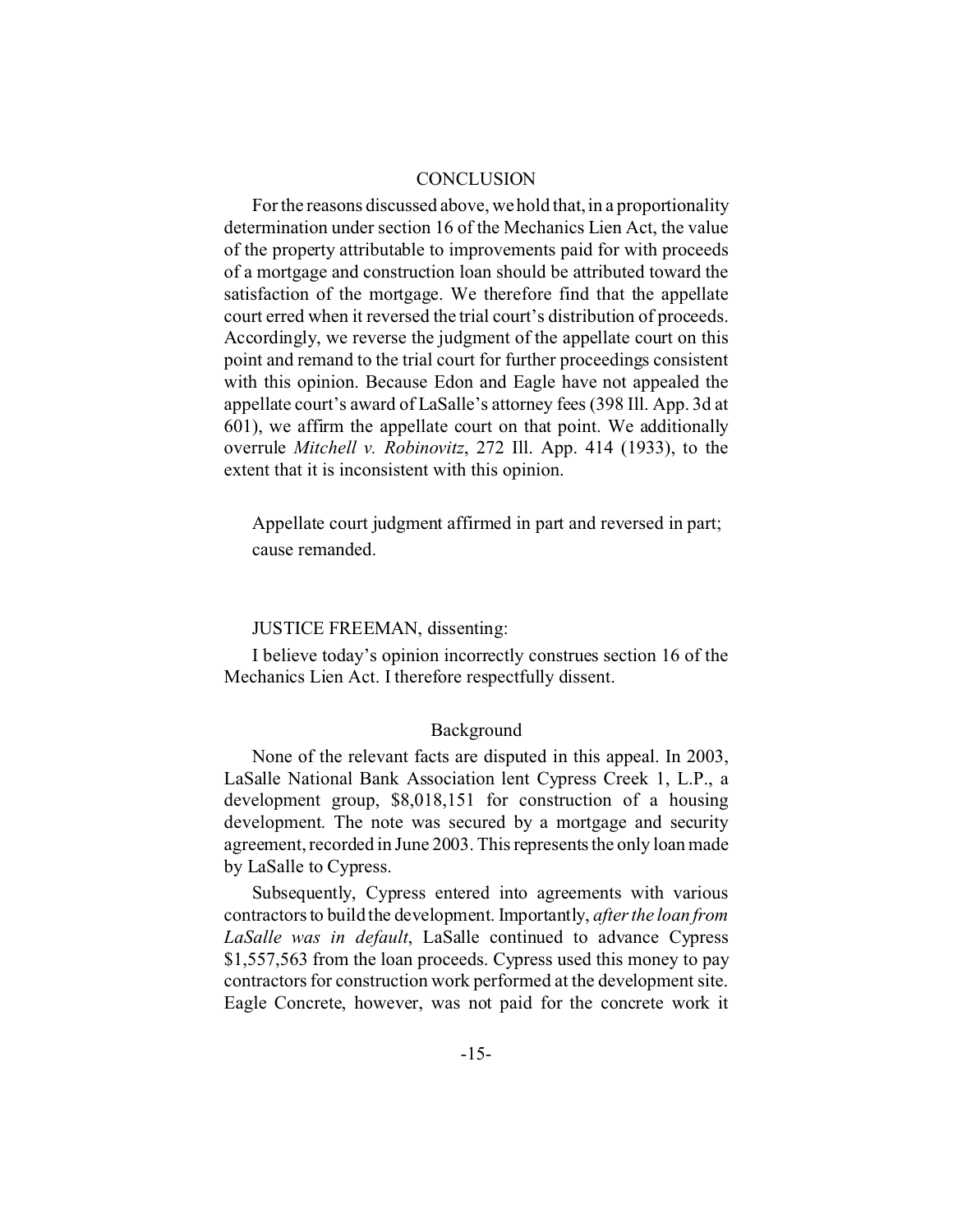performed and thus recorded a mechanics lien for \$62,478 in November 2005. Edon Construction Company was also not paid for its carpentry work on the project, and it recorded a mechanics lien for \$285,826.80 in November 2005.

In July 2005, LaSalle filed suit to foreclose on the mortgage. Eagle filed a complaint to foreclose on its mechanics lien on March 30, 2006.<sup>3</sup> Judgment in the mortgage foreclosure case was entered in April 2006, with a finding that the balance due on the mortgage was \$8,621,110, which included late fees, penalties, and costs. At some point thereafter, the order of judgment was amended to reflect payment on the judgment of \$5,577,540, leaving \$3,043,570 as the final judgment amount. In May 2006, the property was sold to LaSalle for \$1.3 million.

#### Analysis

The question here is one of lien priority since the proceeds from the sale were insufficient to satisfy all of the parties who have liens against this property. Although the court recognizes that this question is to be decided under section 16 of the Mechanics Lien Act, the court's analysis does not apply the statute's plain language.

Section 16 provides:

"No incumbrance upon land, created before or after the making of the contract under the provisions of this act, shall operate upon the building erected, or materials furnished until a lien in favor of the persons having done work or furnished material shall have been satisfied, and upon questions arising between incumbrancers and lien creditors, all previous incumbrances shall be preferred to the extent of the value of the land at the time of making of the contract, and the lien creditor shall be preferred to the value of the improvements erected on said premises, and the court shall ascertain by jury or otherwise, as the case may require, what proportion of the proceeds of any sale shall be paid to the several parties in

<sup>3</sup>Edon filed its complaint to foreclose its mechanics lien in August 2006. The various lien claimants actions were consolidated with the mortgage foreclosure proceeding.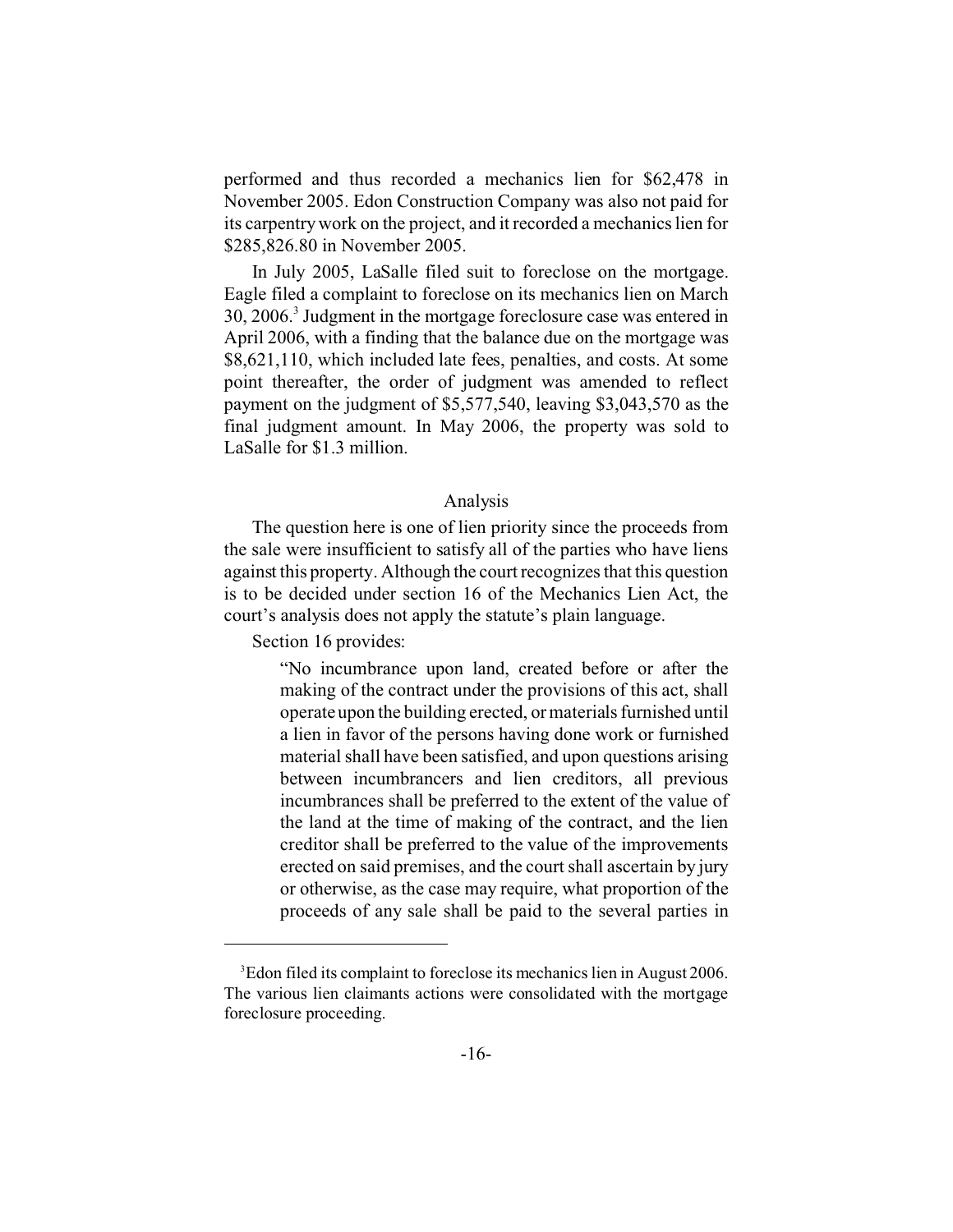interest. All incumbrances, whether bymortgage, judgment or otherwise, charged and shown to be fraudulent, in respect to creditors, may be set aside by the court, and the premises freed and discharged from such fraudulent incumbrance." 770 ILCS 60/16 (West 2006).

Under this language, priority is determined by first looking at whether the lien claimants' contracts were executed before or after the mortgage was recorded. 770 ILCS 60/16 (West 2006). Both Edon and Eagle entered into contracts with Cypress after LaSalle had recorded its mortgage.

In such situations, section 16 directs that Eagle's and Edon's liens are preferred to the extent of the value of their improvements to the land (usually the price of their original contracts less any payments made),<sup>4</sup> while LaSalle, as mortgagee, is preferred to the value of the land before those improvements. See 770 ILCS 60/16 (West 2006). Section 16 further provides that a proportionality analysis be used when the sale proceeds are insufficient to satisfy the liens and the mortgage in full. See 770 ILCS 60/16 (West 2006). This means that the parties share, pro rata, in their relative proportionate interests determined by using those numbers.

The court interprets the plain language of section 16 so as to treat the \$1,587,765 that Cypress paid to contractors from its loan with LaSalle, *after the loan was already in default*, as the equivalent of a mechanics lien claim. In other words, LaSalle's role as the lender in this project put it on equal footing with the other unpaid claimants, such as Edon and Eagle. The effect of this is to improperly increase LaSalle's pro rata percentage to more than it is entitled to under the Act. I disagree with this approach for several reasons.

First, this court has long recognized that mechanics liens are

<sup>4</sup> Illinois courts use two different methods in determining the value of the improvements, the "market value" approach and the "contract price" approach. See *Lyons Savings v. Gash Associates*, 279 Ill. App. 3d 742 (1996) (explaining differences in methods and noting that the market value approach is inappropriate in cases where sales proceeds are insufficient to satisfy both the mortgage and the mechanics liens). The parties do not dispute the methodology used in this case.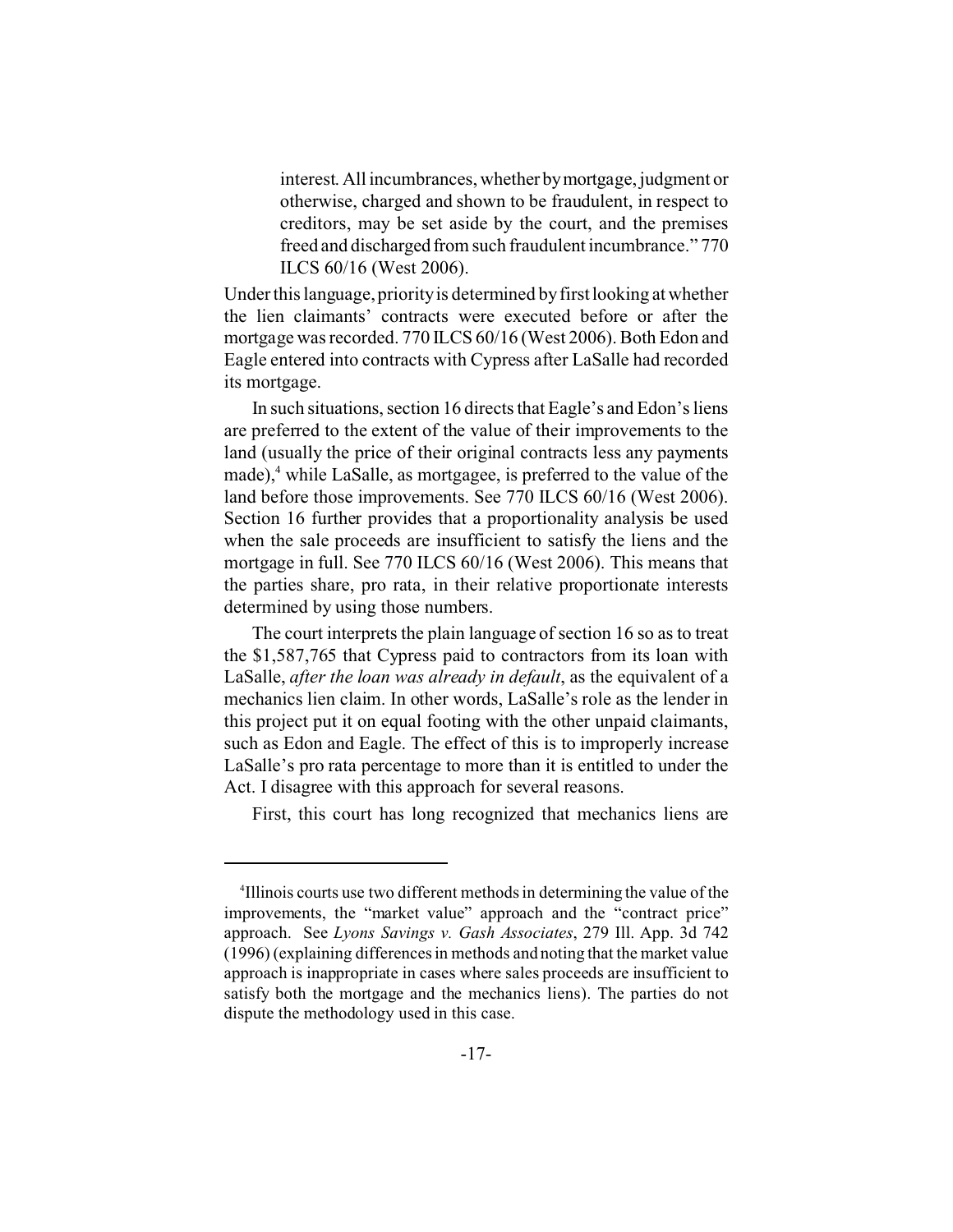created purely by statute and are in derogation of the common law. *Norman A. Koglin Associates v. Valenz Oro, Inc.*, 176 Ill. 2d 385, 390 (1997); *Koester v. Huron Development Co.*, 25 Ill. 2d 337, 340 (1962); *North Side Sash & Door Co. v. Hecht*, 295 Ill. 515, 519 (1920); *Cronin v. Tatge*, 281 Ill. 336, 337 (1917). Therefore, those seeking to assert the Act's protections must bring themselves within the Act's provisions. *Charles A. Hohmeier Lumber Co. v. Knight*, 350 Ill. 248 (1932). The Act is strictly construed with reference to those requirements upon which the right to a mechanics lien depends. *First Federal Savings & Loan Ass'n of Chicago v. Connelly*, 97 Ill. 2d 242, 246 (1983). This means that courts are to enforce mechanics liens whenever lien claimants meet the requirements of the Act, but cannot extend the Act's protections to those who fall outside the Act's provisions. *Hoier v. Kaplan*, 313 Ill. 448 (1924).

Section 1 of the Act entitles any person who, in order to improve real estate, provides labor, services, materials or fixtures either under a contract with the owner or someone authorized by the owner to assert a lien under the Act if he or she is not paid. 770 ILCS 60/1 (West 2006). A contractor is defined as the party in privity with the owner of the real estate, the owner's agent or anyone whom the owner has knowingly permitted to make improvements. *Id.* Subcontractors who provide labor, services, material, or fixtures for the improvement of real estate may also assert liens under the Act. *Id*. <sup>5</sup> LaSalle is simply not a material provider as so defined and the court should not, by judicial fiat, confer that status on LaSalle.

Second, the court relies on *Clark v. Moore*, 64 Ill. 273 (1872), to reach its result (slip op. at 11-12), but *Clark* is of little help in resolving the issue. *Clark* concerned giving an *owner* of property priority for improvements to the property the owner made. The court treated the owner as a lien claimant because he paid for substantial improvements to the property. He was not an incumbrancer. The issues in the present case do not involve a priority claim by an owner, but a mortgagee, a critical difference under the Act. The court,

<sup>5</sup>The Act defines subcontractors as parties who have contracts with the general contractor as opposed to the owner. 770 ILCS 60/21 (West 2006). This provision is not at issue in this case since it is undisputed that both Edon and Eagle contracted directly with Cypress.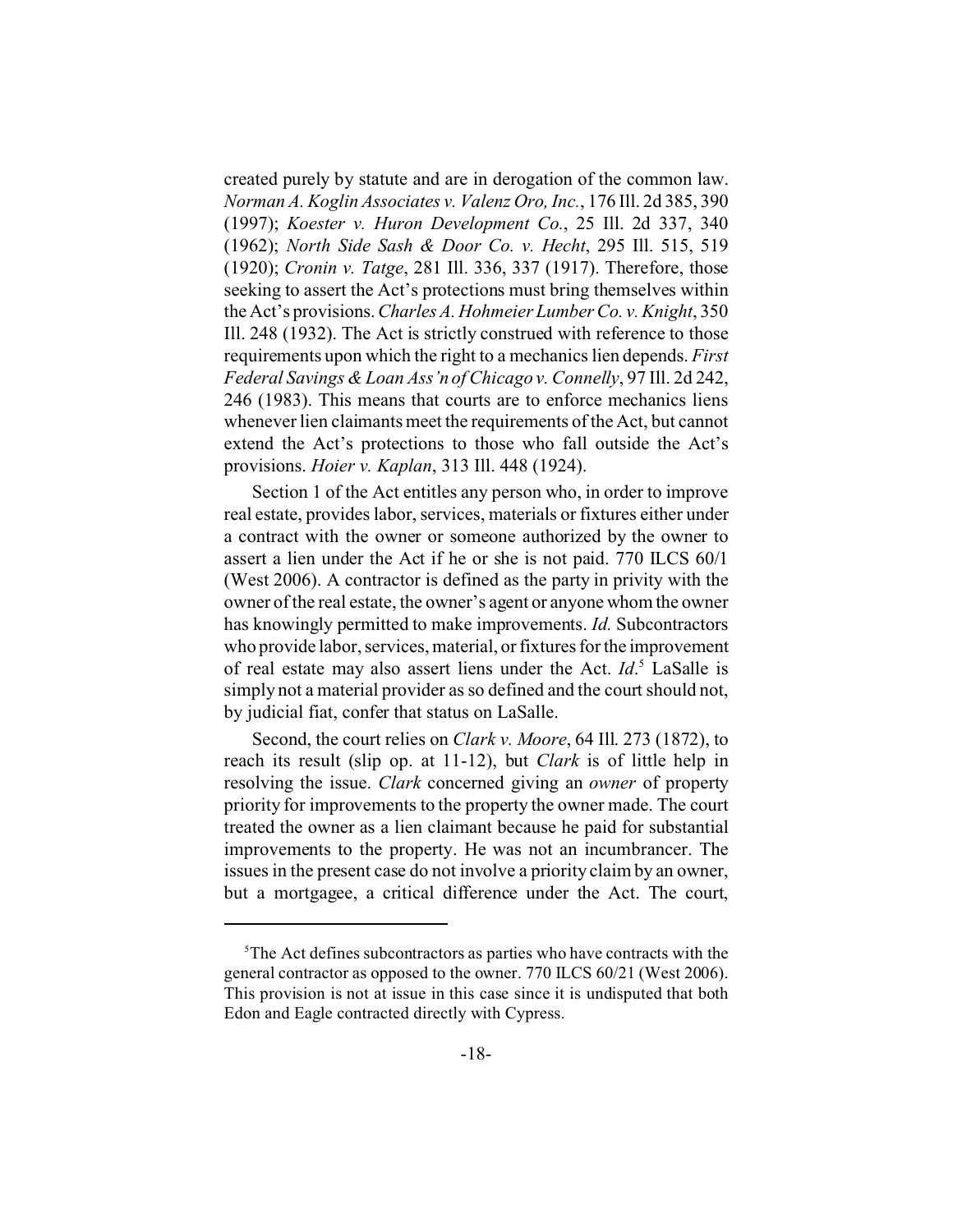however, states that it

"fail[s] to find a meaningful distinction between an owner paying the contractor from his bank account with presumably borrowed funds (given that all owners have a preexisting mortgage on the property when this statutory provision is in question) and authorizing the mortgagee to pay the contractor directly through a draw on a loan. In either case, the payments were presumably not made for the benefit of other lienholders." Slip op. at 13.

While the court might not see a meaningful distinction between owners and incumbrancers, the General Assembly does because the Act distinguishes between owners (770 ILCS 60/4, 27 (West 2006)), incumbrancers (mortgagees) (770 ILCS 60/16 (West 2006)), contractors (770 ILCS 60/1 (West 2006)), and subcontractors (770 ILCS 60/5, 21 (West 2006)). Indeed, the very section at issue in this case, section 16, distinguishes between incumbrancers and lien creditors–they are not treated alike.

 More importantly, this court in *Clark,* in granting the owner priority, relied primarily on then-section 23 of the Mechanics Lien Law, which vested courts in mechanics lien cases with sweeping equitable powers. *Clark*, 64 Ill. at 277-78. Section 23 was repealed when the Mechanics Lien Law was revised in 1874. See Ill. Rev. Stat. 1895, ch. 82, par. 54. Thus, it appears that the court, in granting the owner priority, relied on notions of equity in its construction of the lien law.<sup>6</sup> There is no section in the current Act that gives courts the

<sup>6</sup>With respect to its statutory construction, *Clark* is confusing. The opinion cites to the "12th section of the lien law," stating that this section "declares that incumbrances on the property prior or subsequent to making the contract for erecting the building shall not operate upon the building or materials until the liens in favor of the workmen and the material-men shall be satisfied; and upon questions between previous incumbrancers and creditors, the previous incumbrance shall be preferred to the value of the land at the time of making the contract." *Clark*, 64 Ill. at 282. However, at the time *Clark* was decided section 12 of the mechanics lien law stated no such thing. Rather, the section provided that "Upon the trial of causes under the provisions of this chapter, the court shall ascertain the amount due each creditor, and shall direct the application of the proceeds of sales to be made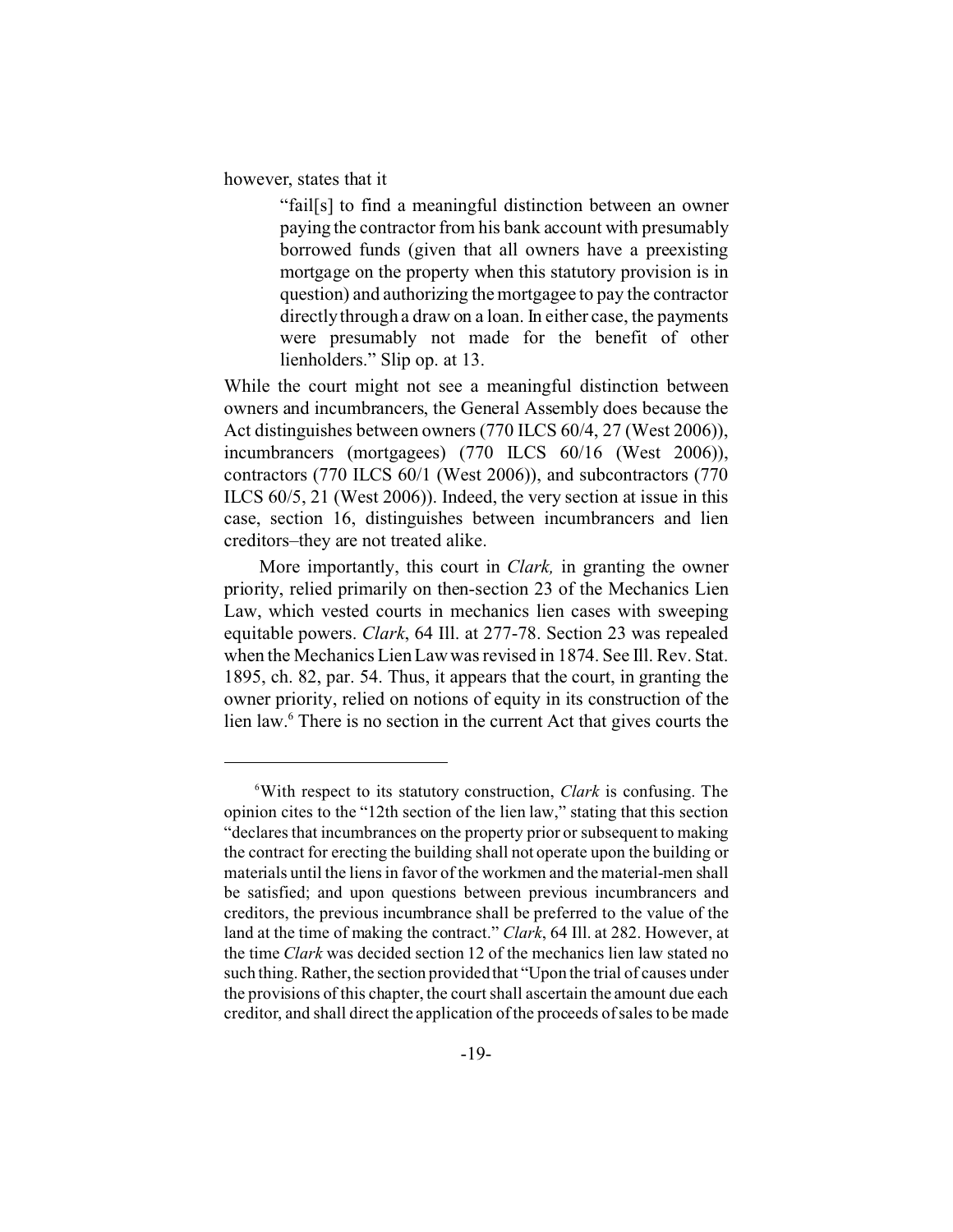broad powers that existed when this court decided *Clark* in 1872. Today's opinion does not acknowledge this important change to Act.

A simple illustration of the proportionality analysis that is contemplated by the Act and that should be used in this case can be found in *Bradley v. Simpson*, 93 Ill. 93 (1879), which is not cited in today's opinion. In *Bradley*, the subject property was worth \$3,200 before improvements were made to erect a building. The mechanics lien claimants, in constructing the building on the land, enhanced the value "by reason of their labor and materials furnished" in the amount of \$6292. *Id.* The mortgage on the property was \$5,657. The property was sold for \$3,338.91. The trial judge ruled that the mortgagee was entitled to the proportion of the net proceeds of the sale: "that the value of the property before the improvements were put upon it bore to the total value of the property after the improvements were made, that is, that she was entitled to 3200/9492 of \$3338.91, being the sum of \$1125.63." *Id.* at 94. This court affirmed the trial court's decision, rejecting the mortgagee's claim that she was entitled to her full \$3,200:

> "As between the mortgages and the mechanic's liens, under the statute the mortgages were entitled to satisfaction out of the land, and the other liens out of the building. *As the building could not properly be separated from the lots, in order to realize the benefit of the liens the whole property, land and building together, had to be sold, that it might be converted into money and the proceeds divided. The proceeds of the sale represent and stand in the place of the land and the building, and the parties have the same proportionate interest in the proceeds that they had in the property before it was sold.*" (Emphasis added.) *Bradley*, 93 Ill. at 95.

to each in proportion to their several amounts." Ill. Rev. Stat. 1845, ch. 65, par. 12. At the time *Clark* was decided, language regarding "previous incumbrancers and creditors" could be found in *section 20* of the lien law, which provided that "the previous incumbrance shall be preferred to the extent of the value of the land at the time of the making of the contract." Ill. Rev. Stat. 1845, ch. 65, par. 20. This erroneous citation renders the opinion's statutory analysis problematic at best, if not outright questionable.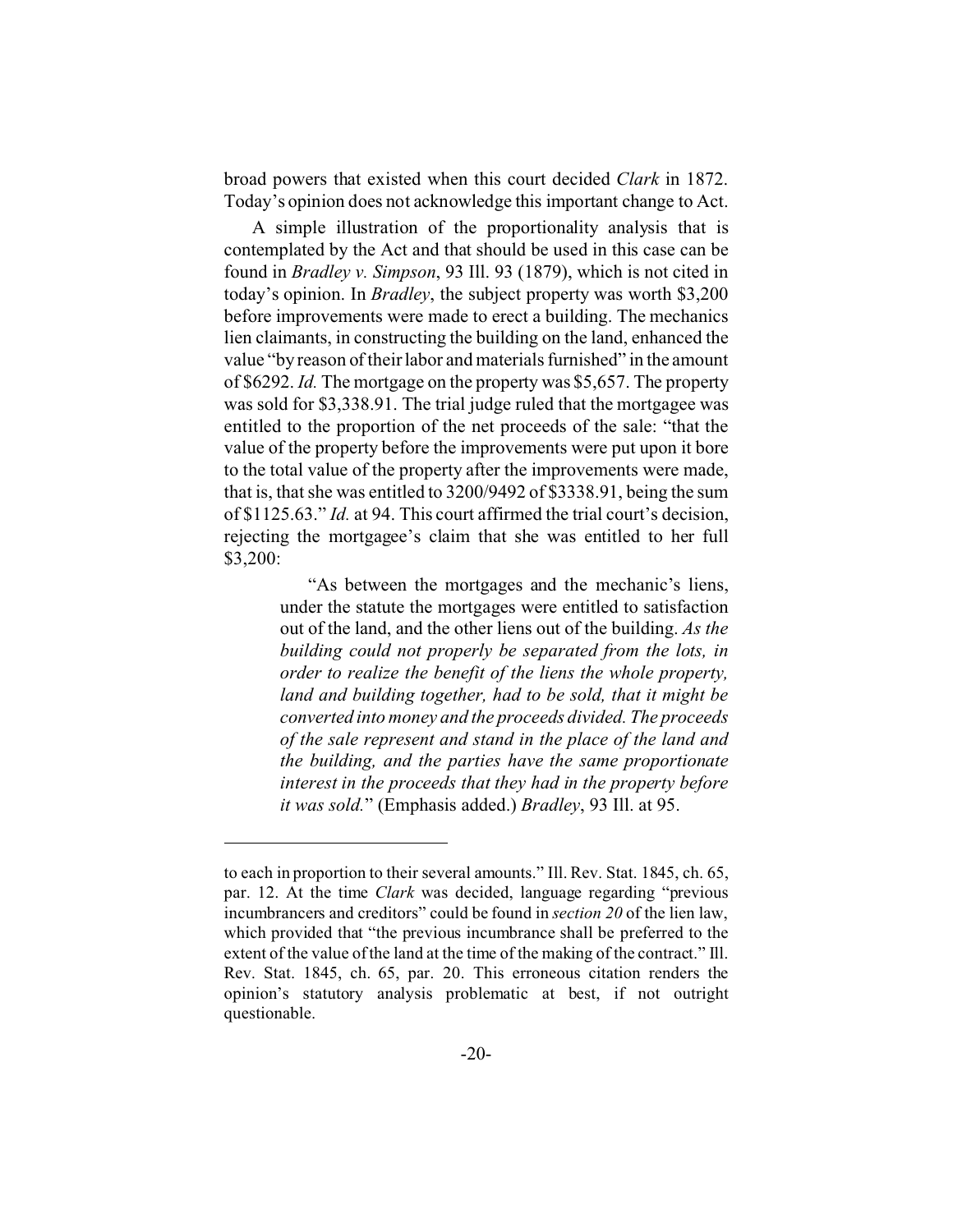This analysis makes clear that *all* improvements are to be added to the value of the land before apportioning percentages to the sales proceeds when those proceeds cannot satisfy the mortgage and lien claimants. In *Bradley,* the mortgagee's percentage from the sale was approximately 33.7% (3200/9492). The analysis in *Bradley* therefore demonstrates that the court today is incorrect when it states that "improvements" as used in the statute "cannot mean *all* improvements." (Emphasis in original.) Slip op. at 7.

Moreover, and contrary to the court's interpretation (*id*. at 8 n.1), *Bradley* teaches that Eagle correctly argues that this court's decision in *Croskey v. Northwestern Manufacturing Co.*, 48 Ill. 481 (1868), "leaves no doubt about the fact that the mortgagee is preferred to the value of the land and improvements at the time of the attachment of the mortgage and that the mechanics lien claimants are preferred as to the improvements supplied thereafter." *Id*. The statute contemplates that lien claimants will be preferred to the proportionate value of the improvements they provided. LaSalle's loan of its funds did not "enhance" the value of the property, under section 16, it is the work done by the mechanics lien claimants that "enhances" the value.

Under the plain language of section 16, LaSalle, an "incumbrancer" (*i.e.*, mortgagee) has priority with respect to only the value of the land before improvements. Everyone agrees in this case that the value of the land before any improvements were made was \$1,360,000. According to the plain language of section 16, with respect to the priority as between "incumbrancers" (mortgagees) and "lien creditors" (mechanics lien holders), all "previous incumbrances" (mortgagees) shall be preferred only to the extent of the value of the land (here, \$1,360,000) "at the time of the making of the contract" and the lien creditors (each mechanic lien holder) "shall be preferred to the value of the improvements erected on said premises [for Edon, \$285,827; for Eagle \$63,478]." 770 ILCS 60/16 (West 2006). Here, however, just as in *Bradley*, because

> "the building could not properly be separated from the lots, in order to realize the benefit of the liens the whole property, land and building together, had to be sold, that it might be converted into money and the proceeds divided. The proceeds of the sale represent and stand in the place of the land and the building, and the parties have the same proportionate interest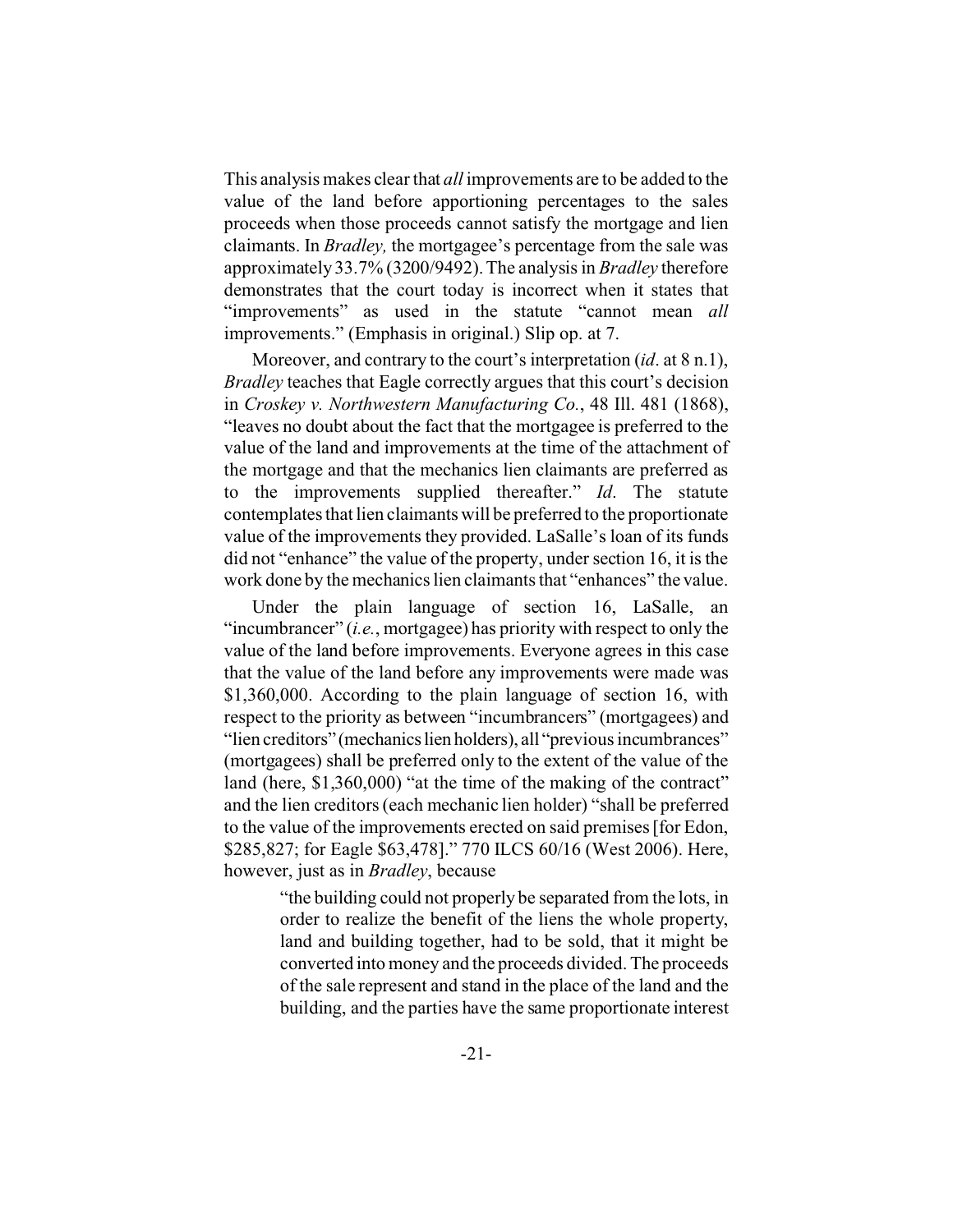in the proceeds that they had in the property before it was sold." *Bradley*, 93 Ill. at 95.

The improvements made to the property by the lien claimants in this case totaled  $$480,934$ .<sup>7</sup> The sum of this figure plus the value of the land before improvements is \$1,840,934. As demonstrated in *Bradley*, that number is to be used as the denominator in determining the pro rata interest each party is to receive under section 16. For example, LaSalle's proportional share of the sale proceeds is 73.8% (1,360,000/1,840,934). Eagle's proportional share of the sale proceeds is 3.4% (63,478/1,840,934), and Edon's proportional share is 15.5% (285,827/1,840,934). The sale proceeds, once the expenses of the sale and receiver were paid, were \$552,214.06. Of that, LaSalle should receive \$407,533.98, Eagle should receive \$18,775.28, and Edon should receive \$85,593.18. This allocation more correctly reflects the intent of the legislature in enacting the Act, which was to extend statutory protection for unpaid work done, not for money lent.

In light of the above, I have difficulty in ascertaining the basis for the court's holding that it is the plain language of section 16 which allows LaSalle to be treated as the equivalent of a contractor. Slip op. at 14. This conflicts with the analysis in *Bradley*, which postdates *Clark* and it thus appears that *Bradley* has now been overruled *sub silentio*. I am concerned that today's opinion will add confusion to an area of Illinois law, mechanics liens, that has already been acknowledged by this court to be both "technical and complex." *Hermitage Corp. v. Contractors Adjustment Co.*, 166 Ill. 2d 72, 79 (1995); see also *Hermitage*, 166 Ill. 2d at 93 (Freeman, J., dissenting, joined by Bilandic, C.J.) (agreeing that mechanics lien law is "technical and complex"). Contributing to the real possibility of confusion is the court's reference to equitable subrogation.<sup>8</sup> The

 $T$ This represents the sum of the lien claimants as found by the trial court: All American \$46,200; Eagle: \$63,478; Gallagher: \$46,506; Another Plumbing: \$38,923; and Edon \$285,827.

<sup>8</sup> Illinois courts recognize two forms of subrogation: equitable subrogation which is based in the common law and conventional subrogation which is based on an express provision contained in a contract. *Aames Capital Corp. v. Interstate Bank of Oak Forest*, 315 Ill. App. 3d